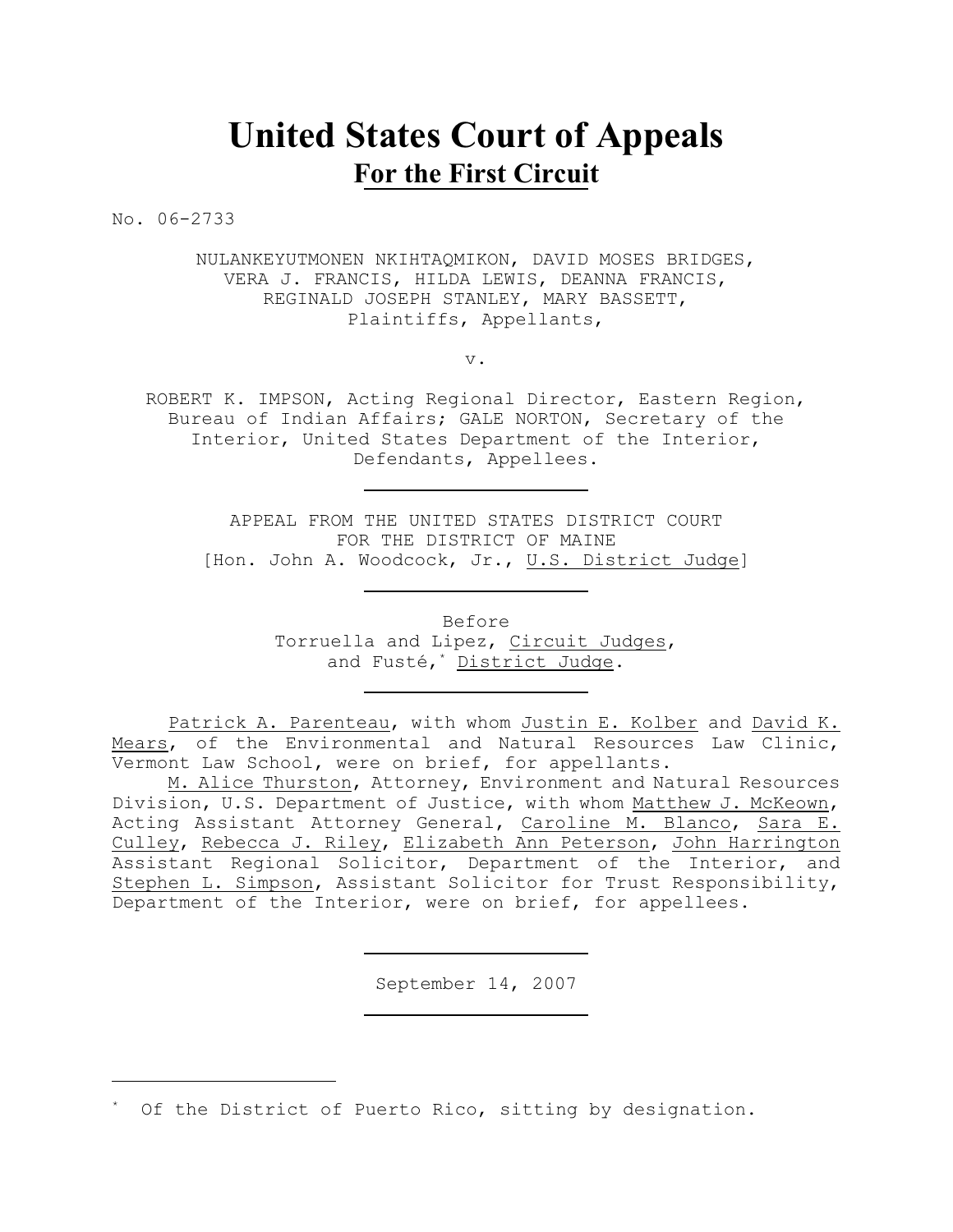**TORRUELLA, Circuit Judge.** This appeal arises from the Bureau of Indian Affairs ("BIA") approval of a lease of Passamaquoddy tribal land to a developer who wishes to construct a Liquified Natural Gas ("LNG") terminal in part on that land. Nulankeyutmonen Nkihtaqmikon<sup>1</sup> ("NN"), a group of tribe members who oppose construction of the LNG terminal, and several individual tribe members (collectively, "Plaintiffs") challenge the district court's dismissal of their case for lack of jurisdiction. After careful review, and based in large part on the BIA's change of position on appeal regarding the finality of its lease approval, we conclude that Plaintiffs have standing and that their claims are ripe for review, and therefore that the district court has jurisdiction to adjudicate Plaintiffs' claims. We thus reverse the dismissal of this suit by the district court and remand the case for further action consistent with this opinion.

## **I. Background**

## **A. Quoddy Bay Lease**

The complicated nature of this case requires a slightly extended introduction. Part of the complexity stems from the fact that neither of the litigants are parties to the lease agreement that precipitated this dispute. The lease at issue is between the

 $1$  "Nulankeyutmonen Nkihtaqmikon" translates into English from the Passamaquoddy language as "We Protect the Homeland." It is pronounced "Nu-lahnk-kay-yoot-mah-nin Nee-kaht-mee-kahn."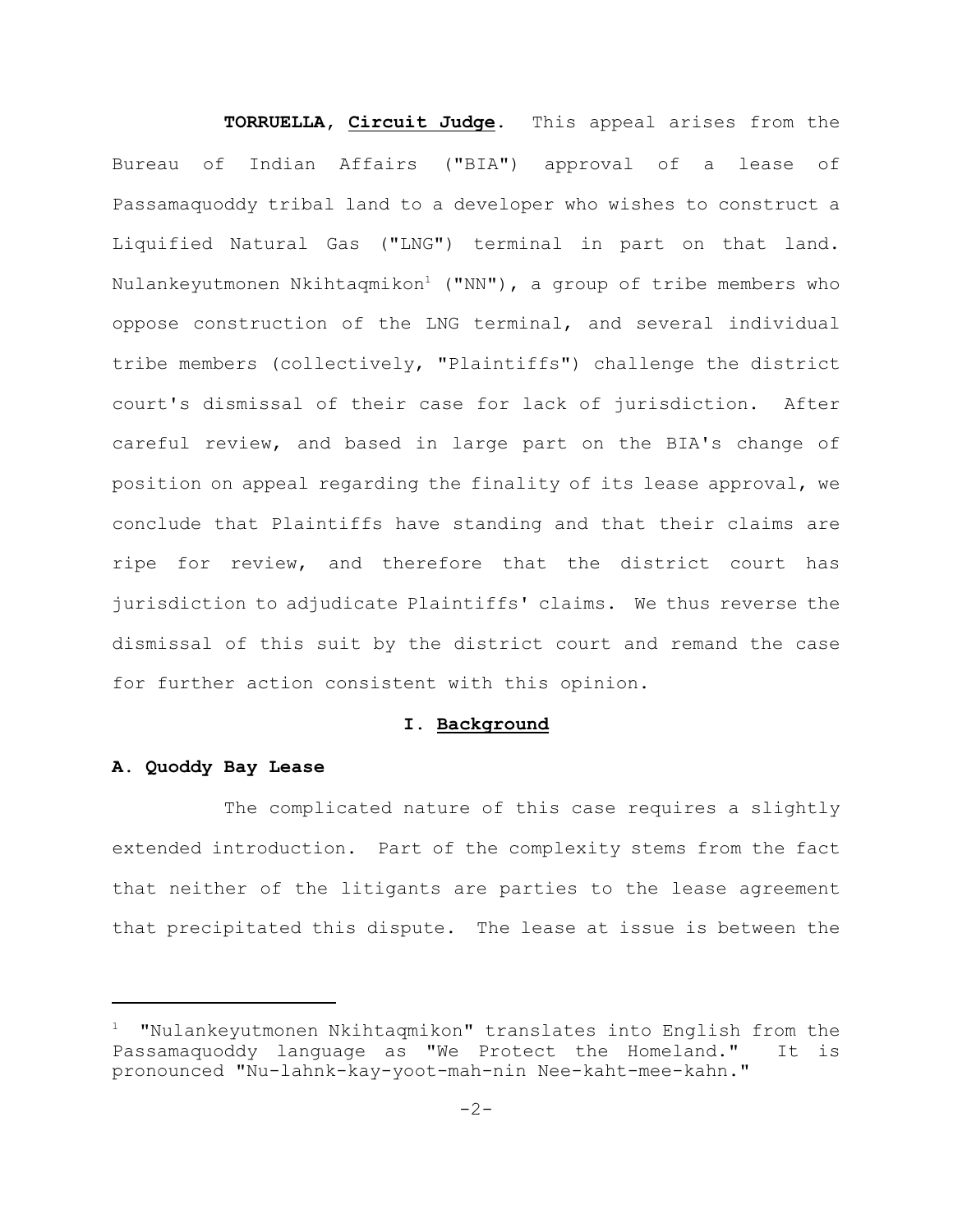Pleasant Point Passamaquoddy Reservation<sup>2</sup> and Quoddy Bay, LLC ("Quoddy Bay"), a developer seeking to construct an LNG terminal on tribal lands. In May 2005, these parties formalized a ground lease agreement ("Quoddy Bay Lease"), which would allow Quoddy Bay to develop a LNG terminal on a 3/4-acre portion of tribally owned land known as Split Rock, pending federal approval of the project. The fifty-year lease is a complex and multistage contract, contemplating four distinct phases: Permitting, Construction, Operations, and Removal and Remediation. The latter periods call for heavily invasive construction and operation of the LNG terminal. The permitting period, however, allows only lessinvasive testing and surveying, necessary for obtaining Federal Energy Regulatory Commission ("FERC") approval.<sup>3</sup> During this initial period, Quoddy Bay is limited to

> a non-exclusive right and license to enter upon and restrict access to the Premises, at any time and from time to time, to inspect, to

 $2$  The Passamaquoddy Tribe, a federally recognized Indian tribe, maintains two separate reservations, Pleasant Point and Indian Township, both in Maine. While each Reservation has its own elected tribal government, a Joint Tribal Council manages lands held in common. The Joint Tribal Council has authorized each community to lease tribal land within its own reservation.

For LNG import facilities located onshore and near shore in state waters, FERC has "to approve or deny an application for the siting, construction, expansion, or operation of an LNG terminal." 15 U.S.C. § 717b(e)(1). FERC reviews proposed LNG facilities with the cooperation of numerous federal, state, and local agencies, and with the input of other interested parties. 71 Fed. Reg. 14,200- 201 (March, 21, 2006) (explaining the process FERC will undertake to review the Quoddy Bay LNG project).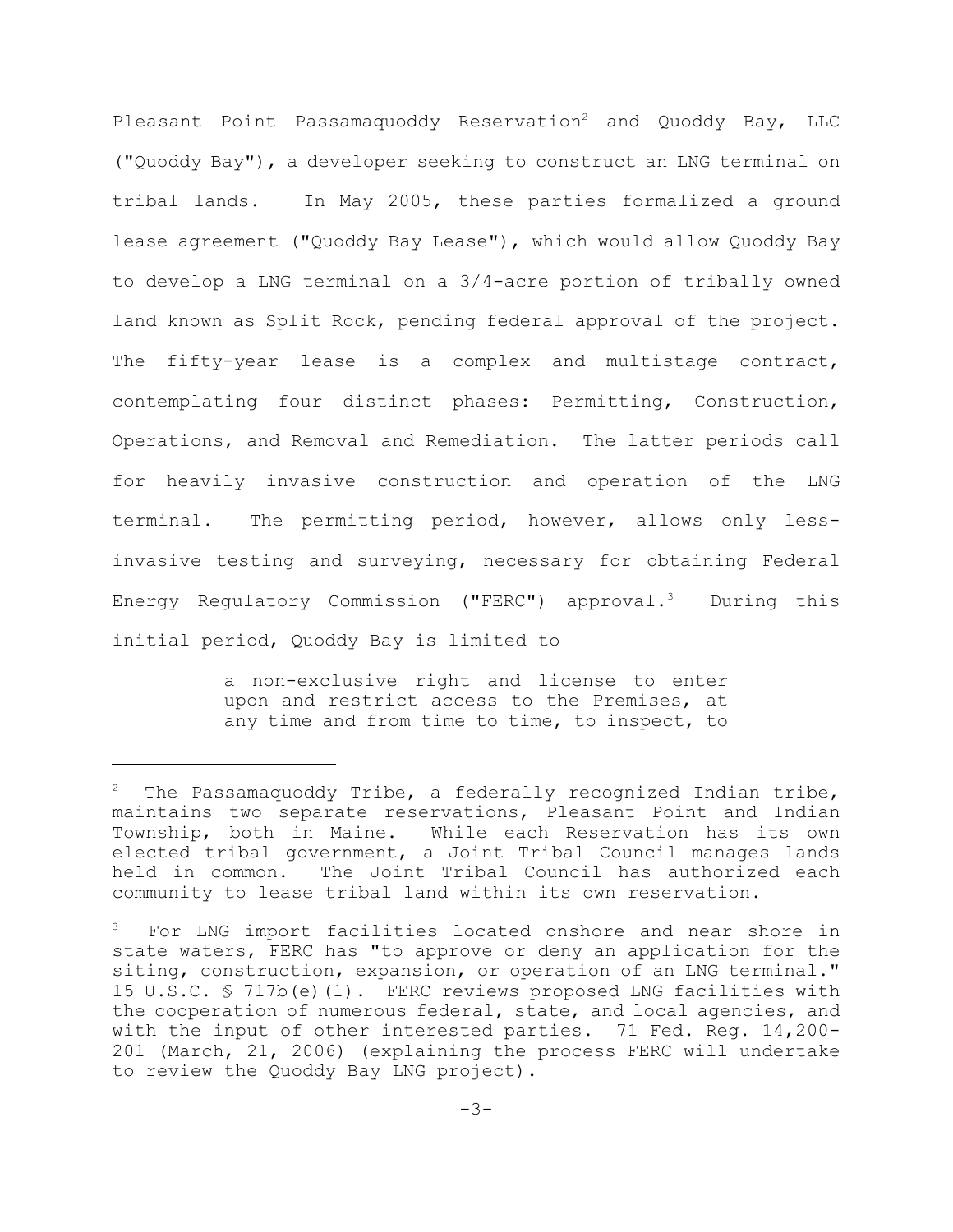examine, to survey, and to conduct, soil tests, borings, installation of water monitoring wells, and other engineering, geotechnical, archaeological, and architectural tests and studies on the Premises, and otherwise to do that which, in Tenant's reasonable discretion, is necessary to conduct due diligence, to secure Permits and to determine the suitability of the Premises for the LNG Project.<sup>4</sup>

The Tribal Council approved the lease on May 19, 2005, and pursuant to the Indian Long-Term Leasing Act of 1955 ("Leasing Act"), 25 U.S.C. § 415, sent the lease to the BIA for review. On June 1, 2005, the BIA approved the lease.<sup>5</sup> At the same time, the BIA issued a Categorical Exclusion Checklist, indicating that

> lease approval is solely for the site investigation required for the [FERC] permitting process in the development of an [Environmental Impact Statement ("EIS")]. . . . [C]omplete environmental analysis and EIS development [will] be conducted through the FERC permitting process. Continuing the lease beyond the investigation period is contingent upon FERC permit approval, acceptability of the EIS analysis and insignificant impact on the leased property. The BIA will be a Cooperating Agency for the EIS development through FERC.

 $4$  At oral argument, Plaintiffs suggested that even during the site investigation period, Quoddy Bay was granted a right to exclude. Our analysis, however, does not depend on this allegation.

 $5$  The lease approval itself is a brief, one-sentence form attached at the end of the lease. It was signed by the Director of the Eastern Region of the BIA, Franklin Keel, and stated simply, "Approved: Secretary of the Interior."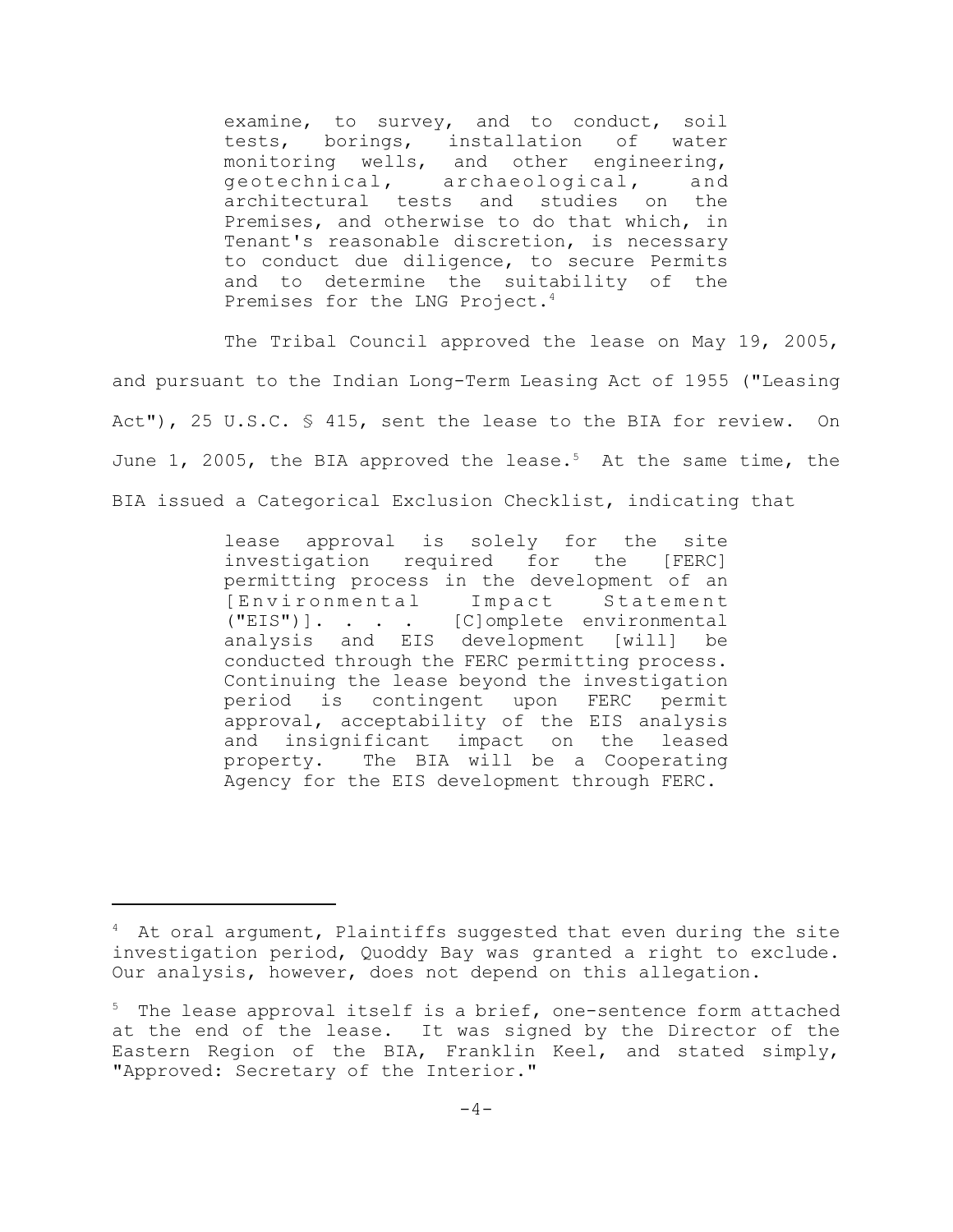The BIA determined that the site investigation fell within the definition of a Categorical Exclusion, such that an EIS was not required prior to approval of the lease.<sup>6</sup>

# **B. Plaintiffs**

In opposition to the LNG project, a group of private citizens banded together to form NN. NN members live on Passamaquoddy Tribal lands in Maine, though none possess individual ownership rights in Split Rock. They oppose the construction of the Quoddy Bay LNG terminal out of concern that "it will fundamentally and permanently transform the Split Rock site from a natural beach area with historical, cultural, religious, and recreational significance, to an industrial zone that will not be accessible to the members of the group."

Plaintiffs -- NN and individual tribe members -- live within a mile of Split Rock and/or use the leased land for traditional tribal ceremonies, community events, and recreation.

 $6$  The National Environmental Policy Act of 1969, 42 U.S.C.  $$$  4321 et seq., requires federal agencies to assess environmental impact before taking any "action[] significantly affecting the quality of the human environment." 42 U.S.C. § 4332(2)(C). A detailed EIS is not required, however, for "categor[ies] of actions which do not individually or cumulatively have a significant effect on the human environment and which have been found to have no such effect in procedures adopted by a Federal agency in implementation of these regulations." 40 C.F.R. 1508.4. The BIA has adopted procedures governing which of its activities constitute such "Categorical Exclusions," and in this case, using the Checklist, determined that the Quoddy Bay Lease fell within its exclusion for "data gathering activities." See National Environmental Policy Act; Revised Implementing Procedures, 53 Fed. Reg. 10,439, 10,442 (Mar. 31, 1988).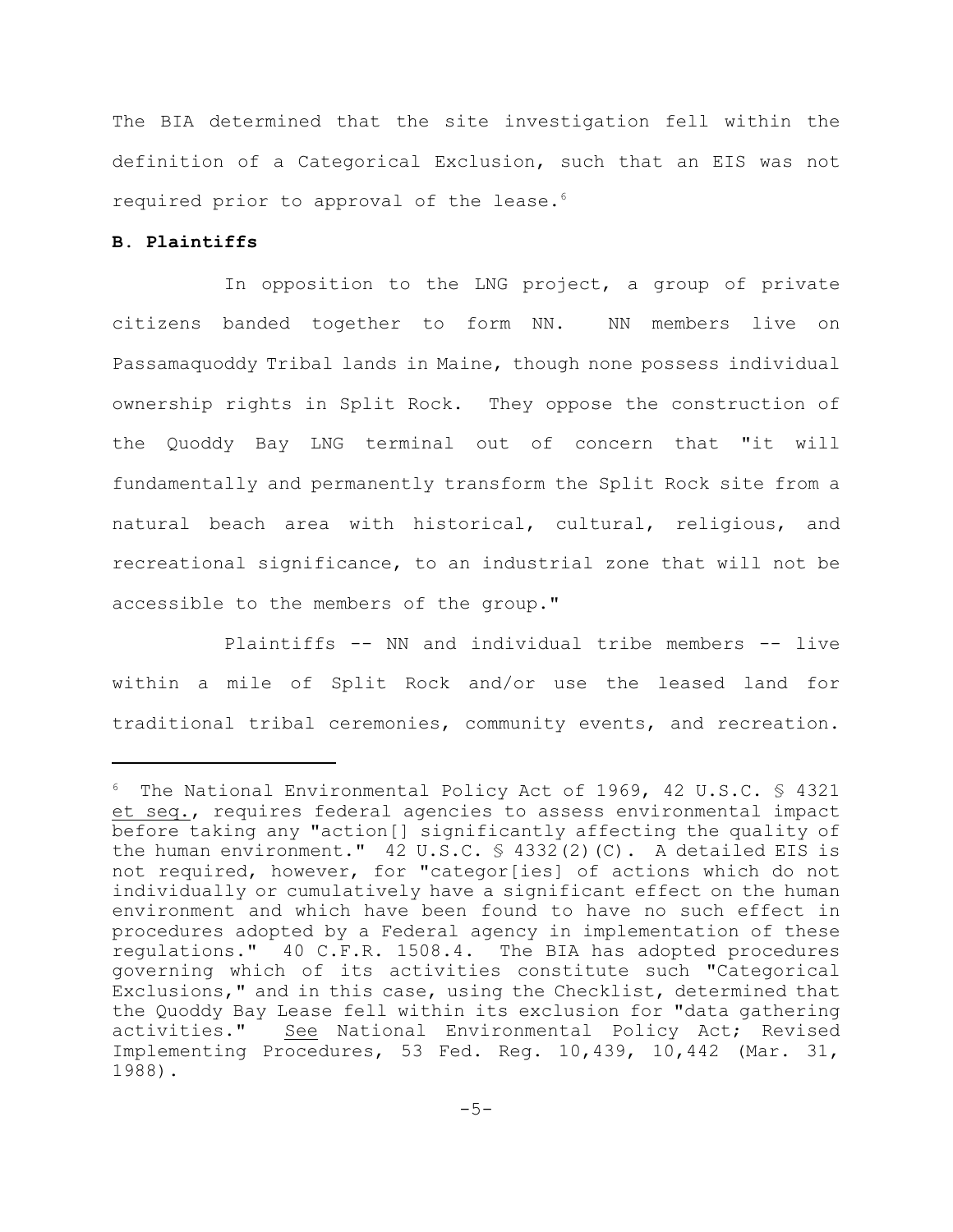According to Plaintiffs, Split Rock is the Tribe's "only remaining community space."

## **C. Procedural History**

On November 2, 2005, Plaintiffs initiated this suit claiming that the BIA's approval of the Quoddy Bay Lease violated the Leasing Act, 25 U.S.C. § 415; the National Environmental Policy Act of 1969 ("NEPA"), 42 U.S.C. § 4321 et seq.; the National Historic Preservation Act ("NHPA"), 16 U.S.C. § 470 et seq.; the Administrative Procedure Act ("APA"), 5 U.S.C. §§ 701-706; and the Endangered Species Act ("ESA"), 16 U.S.C. § 1531 et seq. Specifically, Plaintiffs complain that the BIA failed to appraise the land, to prepare an environmental assessment, to provide an opportunity for public comment, or to consider the historical, religious, and cultural significance of the leased land. Plaintiffs later added a claim that, by violating the above statutes, the BIA had breached the federal government's fiduciary duty to Indian citizens (the "Trust Obligation" claim).<sup>7</sup>

The BIA moved to dismiss for lack of jurisdiction, contending that Plaintiffs lacked standing and that their claims were not yet ripe. On November 16, 2006, the district court dismissed all of Plaintiffs' claims, concluding that the NEPA, NHPA, and Trust Obligation claims were not ripe and that Plaintiffs

 $\frac{7}{1}$  The procedural history of this case is explained in more detail in the district court's opinion. See Nulankeyutmonen Nkihtaqmikon v. Impson, 462 F. Supp. 2d 86, 89-90 (D. Me. 2006).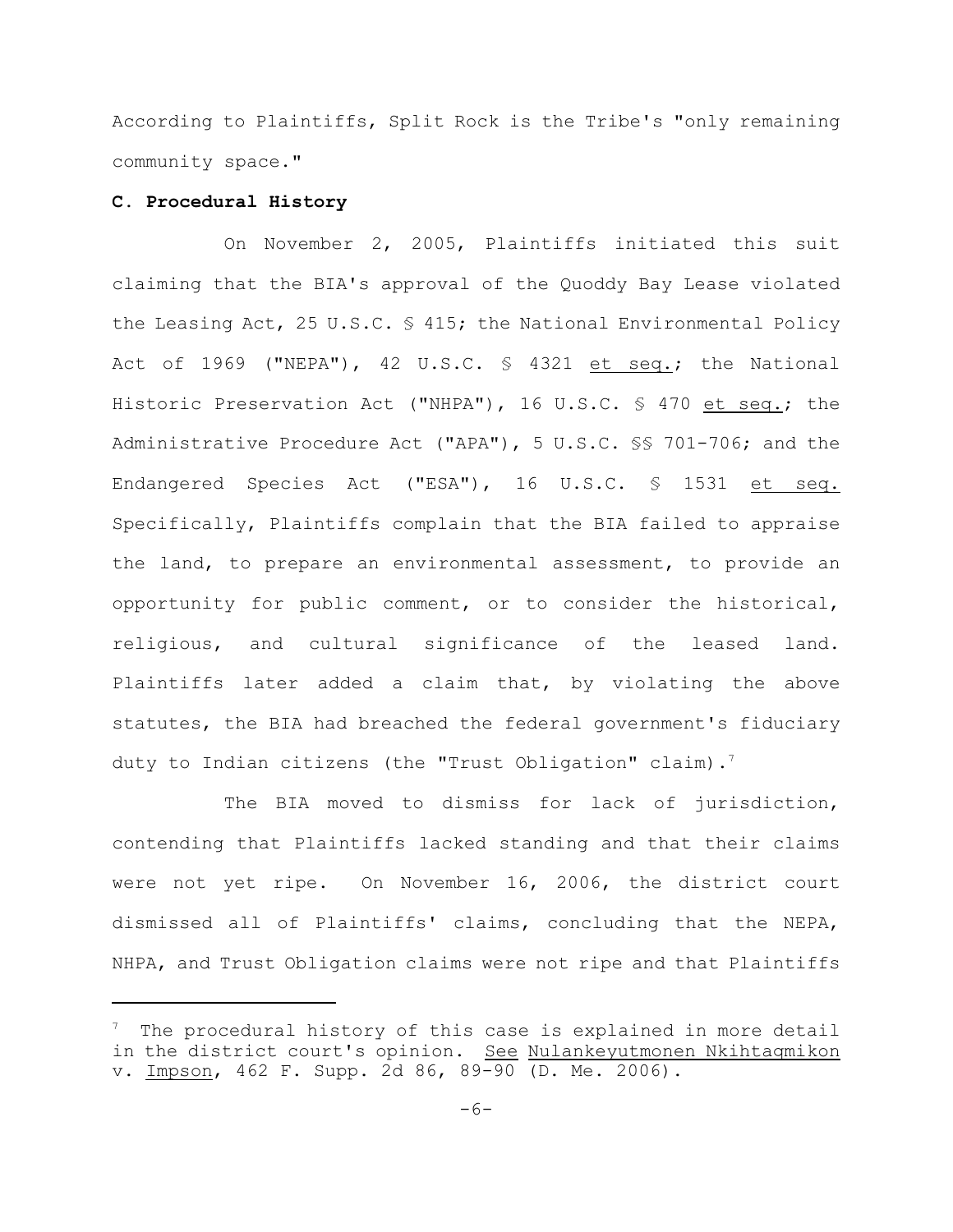lacked standing to bring the NEPA, NHPA, ESA, and Leasing Act claims.<sup>8</sup> Nulankeyutmonen Nkihtaqmikon v. Impson, 462 F. Supp. 2d 86 (D. Me. 2006). Plaintiffs now appeal the dismissal.

## **II. Standard of Review**

We review de novo the district court's decision to dismiss for lack of jurisdiction on standing and ripeness grounds. Mangual v. Rotger-Sabat, 317 F.3d 45, 56 (1st Cir. 2003). The plaintiff has the burden of clearly alleging definite facts to demonstrate that jurisdiction is proper. Dubois v. U.S. Dep't of Agric., 102 F.3d 1273, 1281 (1st Cir. 1996). We then construe such facts and the reasonable inferences drawn therefrom in favor of the plaintiff. See N.H. Right to Life Political Action Comm. v. Gardner, 99 F.3d 8, 12 (1st Cir. 1996).

## **III. Finality of Lease Approval**

Plaintiffs ask us to forego review of the standing and ripeness issues and instead remand the case to the district court based on the BIA's "reversal of position" regarding the finality of its lease approval. Plaintiffs claim that the BIA argued before the district court that lease approval was limited to site investigation and was revocable upon further review by the BIA, and that the district court relied heavily on these representations. On appeal, the BIA concedes that its lease approval is final. It

 $8$  The APA claim was dismissed because, without the other statutory claims, NN had no private right of action. Nulankeyutmonen Nkihtaqmikon, 462 F. Supp. 2d at 112.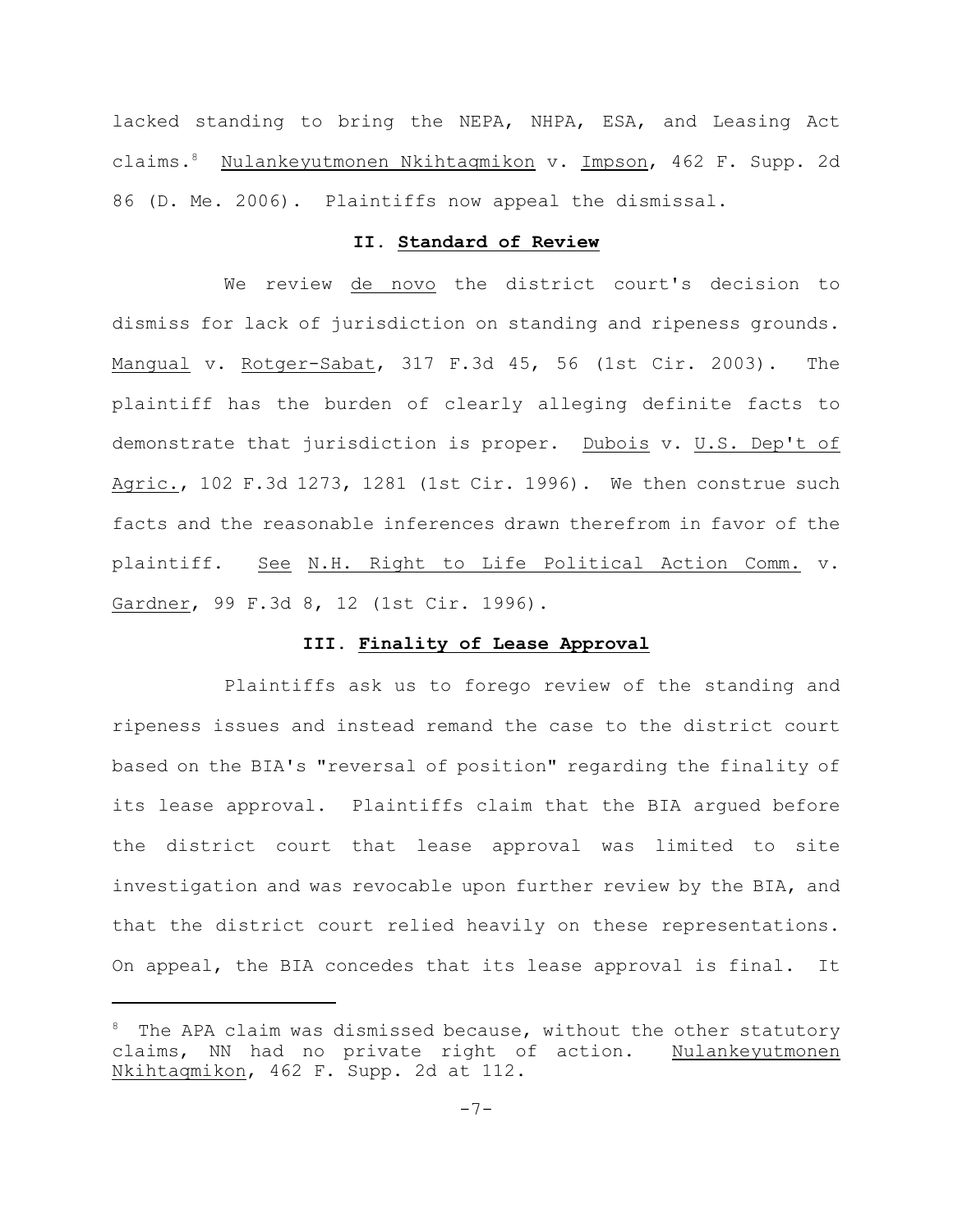argues instead -- but to the same effect -- that "implementation of the lease is contingent upon multiple factors, including FERC authorization," and that therefore Plaintiffs' alleged injuries resulting from construction of the LNG terminal are too attenuated to satisfy standing and ripeness requirements.

Because we review the standing and ripeness issues de novo, and because we have all the information we need to decide these issues, we see no reason to remand. We approach the standing and ripeness issues assuming -- as everyone agrees -- that the BIA has completed its lease approval process and will not have another opportunity to review the lease. For purposes of our review, we also assume, as alleged by Plaintiffs, that the BIA has failed to meet its federal obligations with respect to the lease approval. Whether or not this is true is a question on the merits of Plaintiffs' case, which we need not address at this stage of the proceedings.<sup>9</sup>

# **IV. Standing**

The doctrine of standing addresses whether a particular plaintiff has "such a personal stake in the outcome of [a] controversy as to assure that concrete adverseness which sharpens the presentation of issues upon which the court so largely depends

In particular, the argument that the BIA will participate in the FERC permitting process -- and therefore that the BIA will have other chances to prevent the construction of the LNG terminal - properly goes to the merits of the case,  $i.e.,$  whether the BIA has fulfilled its duties.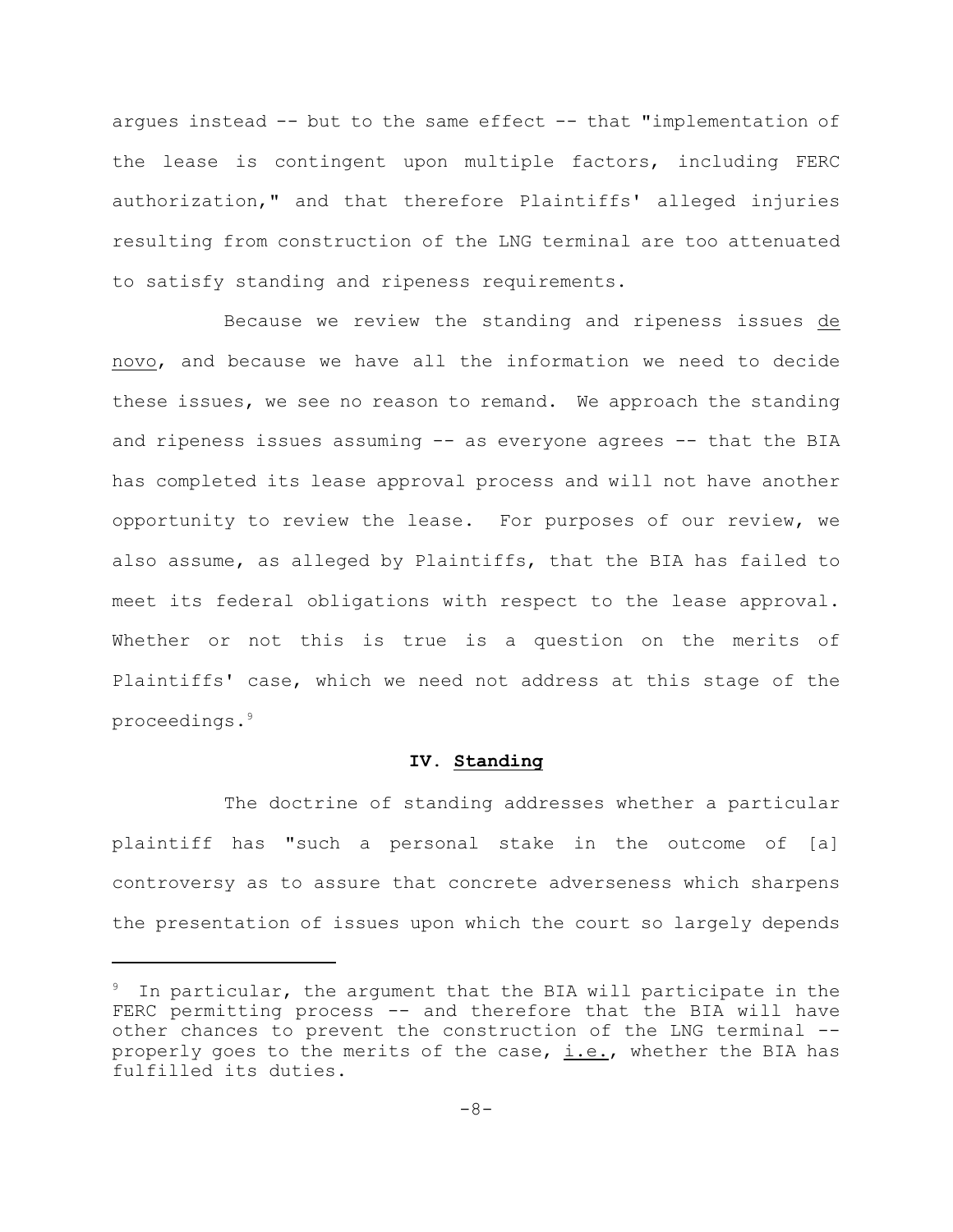for illumination." Baker v. Carr, 369 U.S. 186, 204 (1962). The core of the doctrine arises from the constitutional requirement that federal courts act only on "Cases" or "Controversies." Lujan v. Defenders of Wildlife, 504 U.S. 555, 560 (1992); see also U.S. Const. art. III, § 2. In addition, "[s]tanding doctrine embraces several judicially self-imposed limits on the exercise of federal jurisdiction, such as the general prohibition on a litigant's raising another person's legal rights, the rule barring adjudication of generalized grievances more appropriately addressed in the representative branches, and the requirement that a plaintiff's complaint fall within the zone of interests protected by the law invoked." Allen v. Wright, 468 U.S. 737, 751 (1984). We begin with the challenged constitutional elements of standing before moving on to the additional prudential concerns.

#### **A. NEPA, NHPA, and ESA Claims**

To satisfy the "irreducible constitutional minimum of standing," Plaintiffs must show (1) that they have suffered an injury in fact, (2) that the injury is fairly traceable to the BIA's allegedly unlawful actions, and (3) that "it [is] likely, as opposed to merely speculative, that the injury will be redressed by a favorable decision." Lujan, 504 U.S. at 560-61 (internal quotation marks omitted). An "injury in fact" is "an invasion of a legally protected interest which is (a) concrete and particularized and (b) actual or imminent, not conjectural or

 $-9-$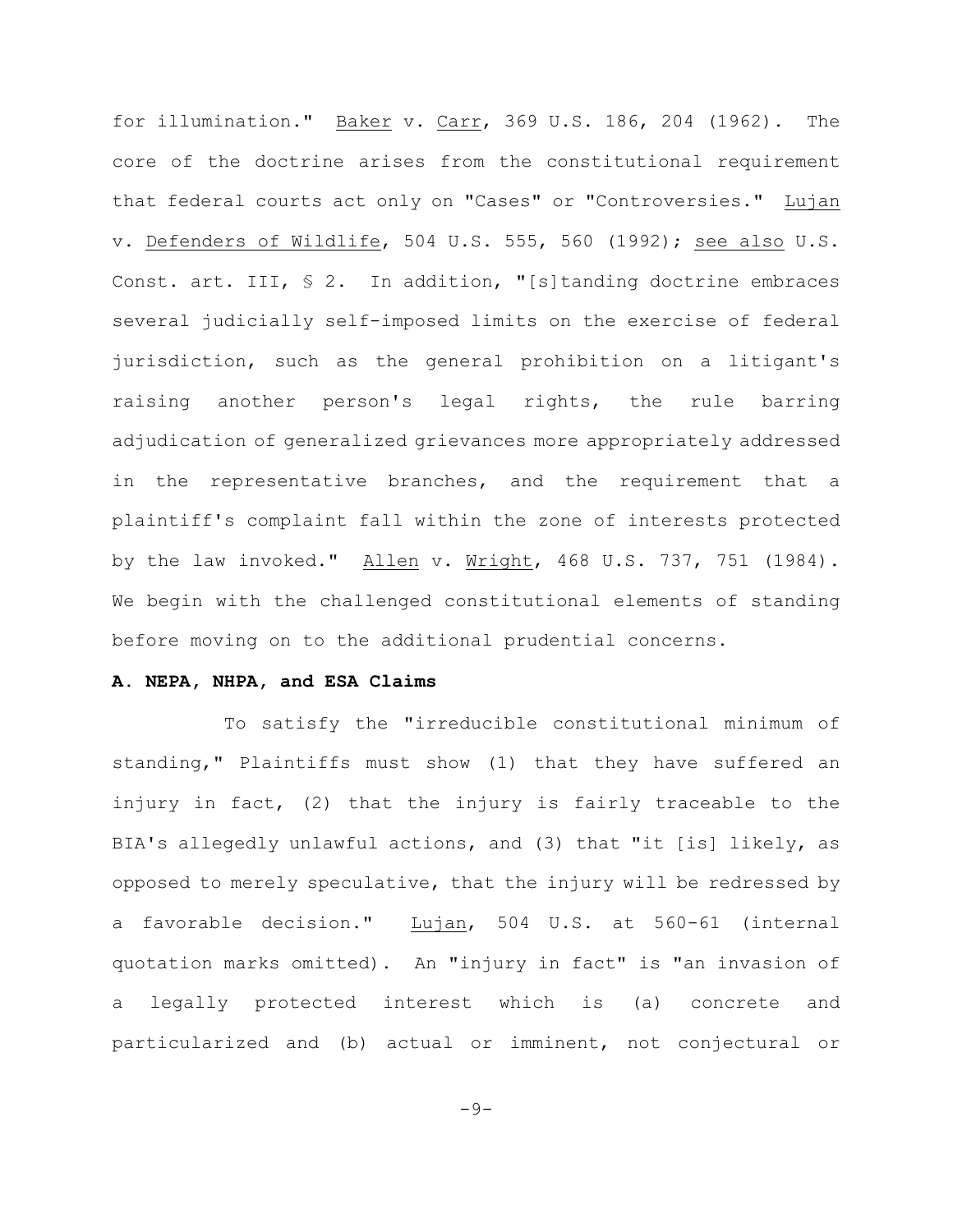hypothetical." Id. at 560 (internal citations, footnote, and internal quotation marks omitted).

In cases of alleged procedural harm, however, plaintiffs receive "special treatment." Dubois, 102 F.3d at 1281 n.10 (internal quotation marks omitted). "The person who has been accorded a procedural right to protect his concrete interests can assert that right without meeting all the normal standards for redressability and immediacy." Lujan, 504 U.S. at 572 n.7. For example,

> one living adjacent to the site for proposed construction of a federally licensed dam has standing to challenge the licensing agency's failure to prepare an environmental impact statement, even though he cannot establish with any certainty that the statement will cause the license to be withheld or altered, and even though the dam will not be completed for many years.

# Id.

The case before us is very similar to the above example described by the Supreme Court in Lujan. Plaintiffs allege that they have been harmed by the BIA's failure to follow the procedures required by NEPA, NHPA, and ESA before approving the Quoddy Bay lease,  $10$  bringing their claims within the procedural standing

 $10$  For example, Count One of Plaintiffs' Second Amended Complaint alleges, inter alia, that "[t]he BIA breached its duty under NEPA by issuing a Categorical Exclusion for the lease approval because the effects of the ground lease constitute extraordinary circumstances that preclude it from categorical exemption under Appendix 2 of the BIA's Departmental Manual." Count Three alleges that "[t]he BIA breached its duty under section  $470a(d)$  (6) of the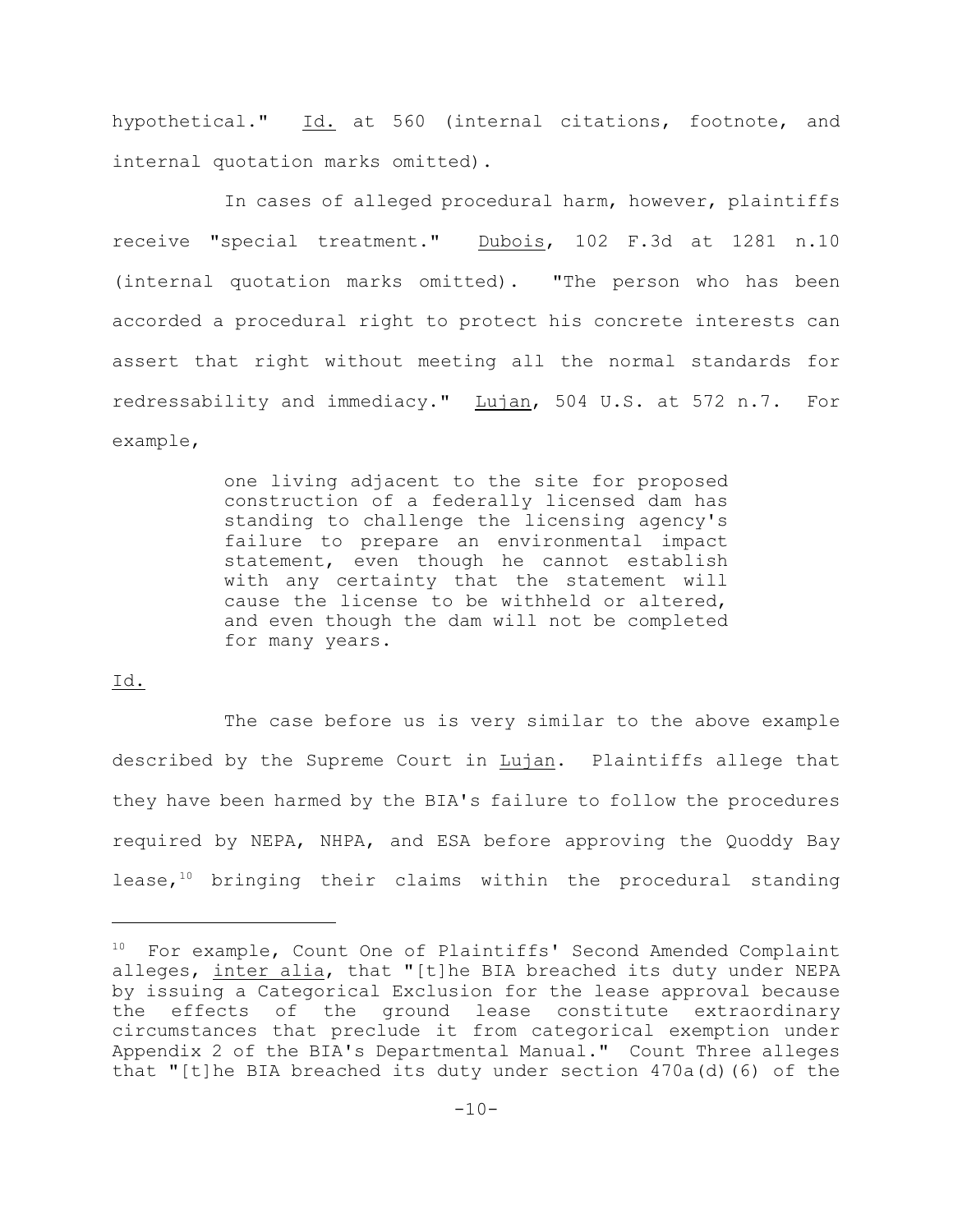analysis. With immediacy concerns relaxed, to establish an injury in fact, Plaintiffs need only show that NEPA, NHPA, and ESA were "designed to protect some threatened concrete interest" personal to Plaintiffs. Id. at 572-73 nn.7-8; see also Ashley Creek Phosphate Co. v. Norton, 420 F.3d 934, 938 & n.2 (9th Cir. 2005) (focusing on the question of whether the procedures at issue "protect the plaintiff's concrete interest"). Here, Plaintiffs' concrete and particularized interest is clear: They not only live very near Split Rock, but they also use the land and surrounding waters for a variety of ceremonial and community purposes. See, e.g., Lujan, 504 U.S. at 572 n.7 ("[O]ne living adjacent to the site for proposed construction of a federally licensed dam has standing to challenge the licensing agency's failure to prepare an environmental impact statement . . . . "); Dubois, 102 F.3d at 1282-83 (finding sufficient interest where litigant regularly visited and "engaged in recreational activities" in the subject area); see also Ashley Creek Phosphate Co., 420 F.3d at 938 ("[P]laintiffs who use the area threatened by a proposed action or who own land near the site of a proposed action have little difficulty establishing a concrete interest."). The now-approved lease constitutes a

NHPA by failing to consult with the tribe before approving the ground lease on a site of religious and cultural significance to the Passamaquoddy Tribe and which is eligible for listing on the Registry of Historic Places." Plaintiffs' ESA complaint alleges, inter alia, that the BIA failed to consult with the National Marine Fisheries Service as to the impacts of the lease on certain whales.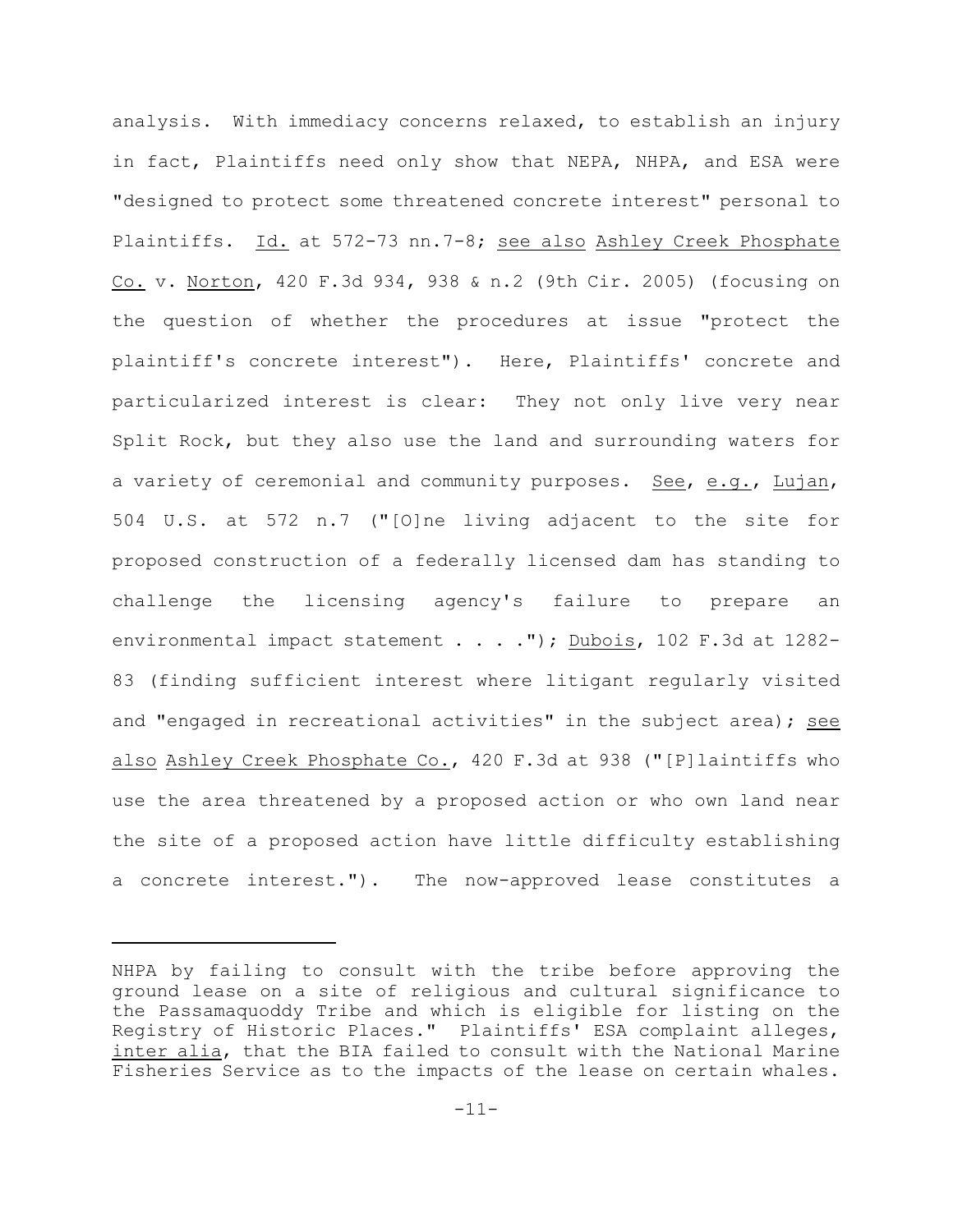"change in land use," which allegedly endangers the environment, the historic preservation of tribal land, and protected animal species in the area. The statutes in question were specifically designed to protect against these very dangers by requiring federal agencies, like the BIA, to consider these dangers before taking action. See Massachusetts v. Watt, 716 F.2d 946, 952 (1st Cir. 1983) (discussing the purposes of NEPA). Plaintiffs have therefore alleged a sufficient injury in fact to establish standing to pursue their procedural claims under NEPA, NHPA, and ESA.

The BIA focuses its arguments on the causation requirement of standing. The agency characterizes Plaintiffs' alleged injury as the harm to Split Rock, and consequently, Plaintiffs' interests in the land, resulting from the impacts of the construction of the LNG terminal. It goes on to argue that any such harms are not fairly traceable to the BIA's lease approval because the LNG terminal cannot be constructed until Quoddy Bay receives FERC approval, which is unpredictable.<sup>11</sup> Sea Shore Corp. v. Sullivan, 158 F.3d 51, 56 (1st Cir. 1998) ("[T]he injury is not imminent because it depends upon several tenuous contingencies."). This argument misapprehends the injury claimed by Plaintiffs. While it is true that the potential harm to Split Rock, and

 $11$  While the BIA frames this argument as one involving causation, it is actually a question of imminence under the injury-in-fact analysis. As stated above, and shown by the Lujan example, immediacy is not of particular concern here.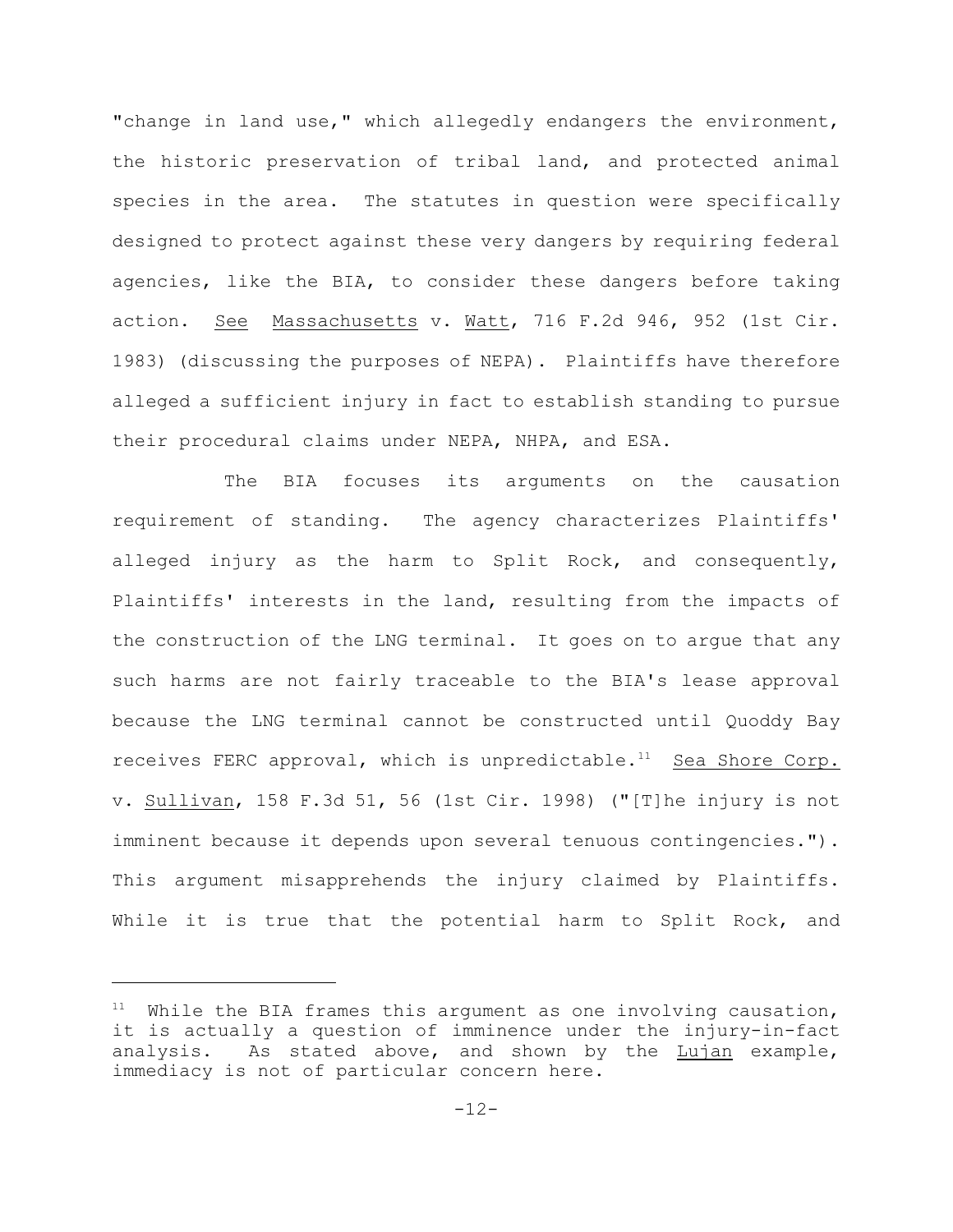therefore to Plaintiffs, as a result of the construction of the LNG terminal is not certain, the procedural injury alleged by Plaintiffs has already occurred. See Watt, 716 F.2d at 952 ("[W]hen a decision to which NEPA obligations attach is made without the informed environmental consideration that NEPA requires, the harm that NEPA intends to prevent has been suffered."). The procedures at issue seek to minimize the risk of future harm by "influenc[ing] the decisionmaking process; [their] aim is to make government officials notice environmental [and other] considerations and take them into account." Id. The lease contemplates construction and operation of a LNG terminal, and it is the risks posed by the implementation of the lease which the BIA is required to consider under NEPA, NHPA, and ESA. As discussed above, Plaintiffs have clearly established a demonstrable risk to their interests in Split Rock as a result of the BIA's alleged failure to adequately assess the dangers associated with the lease as required by federal law. Cf. Sierra Club v. Marsh, 872 F.2d 497, 500 (1st Cir. 1989) ("[T]he [irreparable] harm consists of the added risk to the environment that takes place when governmental decisionmakers make up their minds without having before them an analysis (with prior public comment) of the likely effects of their decision upon the environment.").

Finally, Plaintiffs meet the redressability requirement of Article III standing. All that is required in cases of

-13-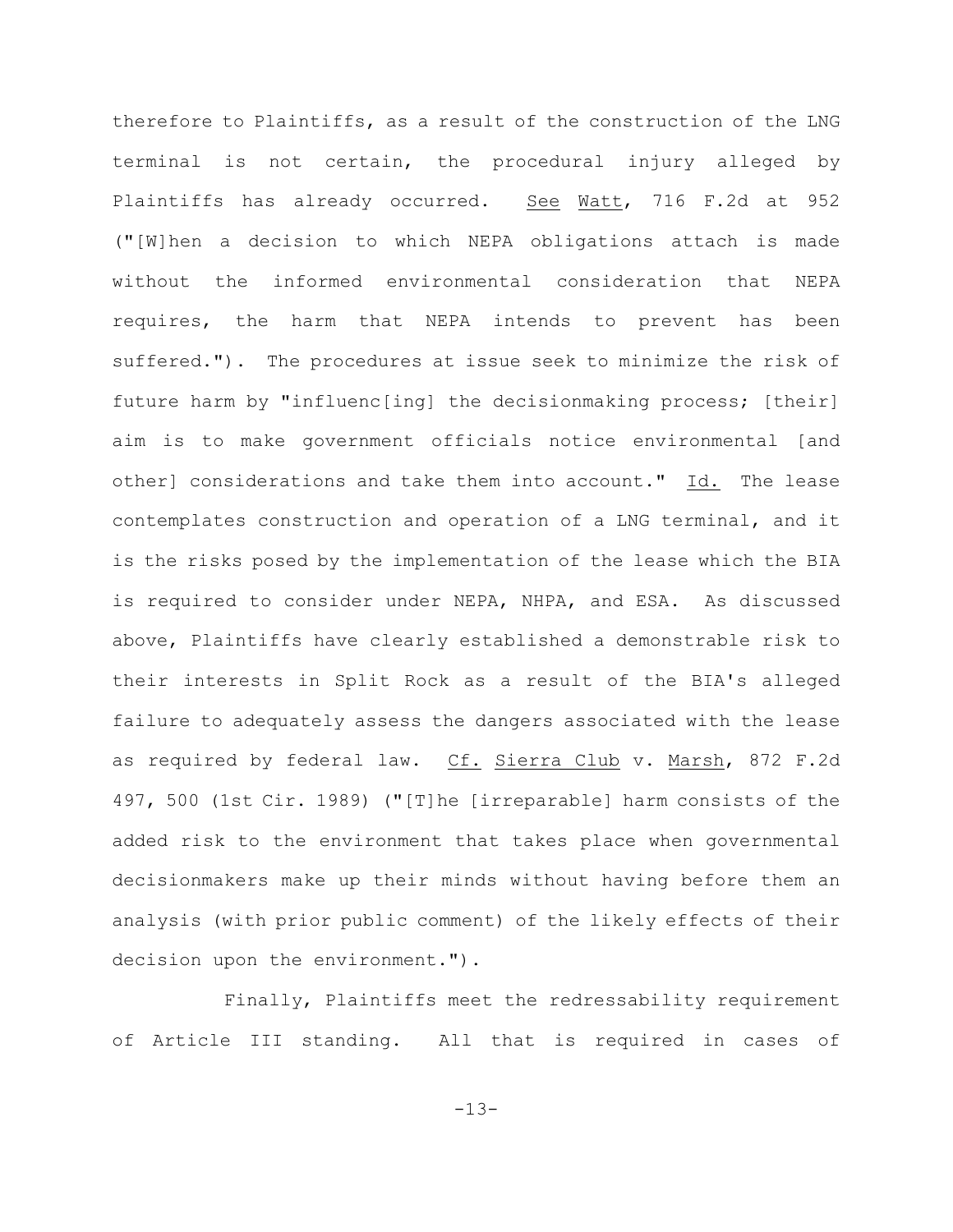procedural injury is "some possibility that the requested relief will prompt the injury-causing party to reconsider the decision that allegedly harmed the litigant." Massachusetts v. EPA, 127 S. Ct. 1438, 1453 (2007). Here, although Plaintiffs cannot establish with any certainty that the requested procedures will change the BIA's collective mind, there is at least a chance that proper consideration would convince the BIA to withhold approval of the lease.

Although the BIA does not challenge Plaintiffs' prudential standing to pursue the NEPA, NHPA, and ESA claims on appeal, it is clear from our discussion above that "the violations and injuries alleged in the complaint are the sort that [these statutes] were specifically designed to protect," and that Plaintiffs are asserting their own interests, rather than those of third parties.<sup>12</sup> Dubois, 102 F.3d at 1283 (internal quotation marks omitted). We accordingly find that Plaintiffs have established standing to pursue their procedural claims under these statutes.

 $12$  NN's organizational standing is clear: the interests asserted and evaluated are those of the individual members, see Dubois, 102 F.3d at 1281 ("A membership organization . . . may assert the claims of its members, provided that one or more of its members would satisfy the individual requirements for standing."); the interests in Split Rock are "germane to the objectives for which [NN] was formed," id. at 1281 n.11; and there is no reason the claim or requested relief "requires the personal participation of affected individuals," id.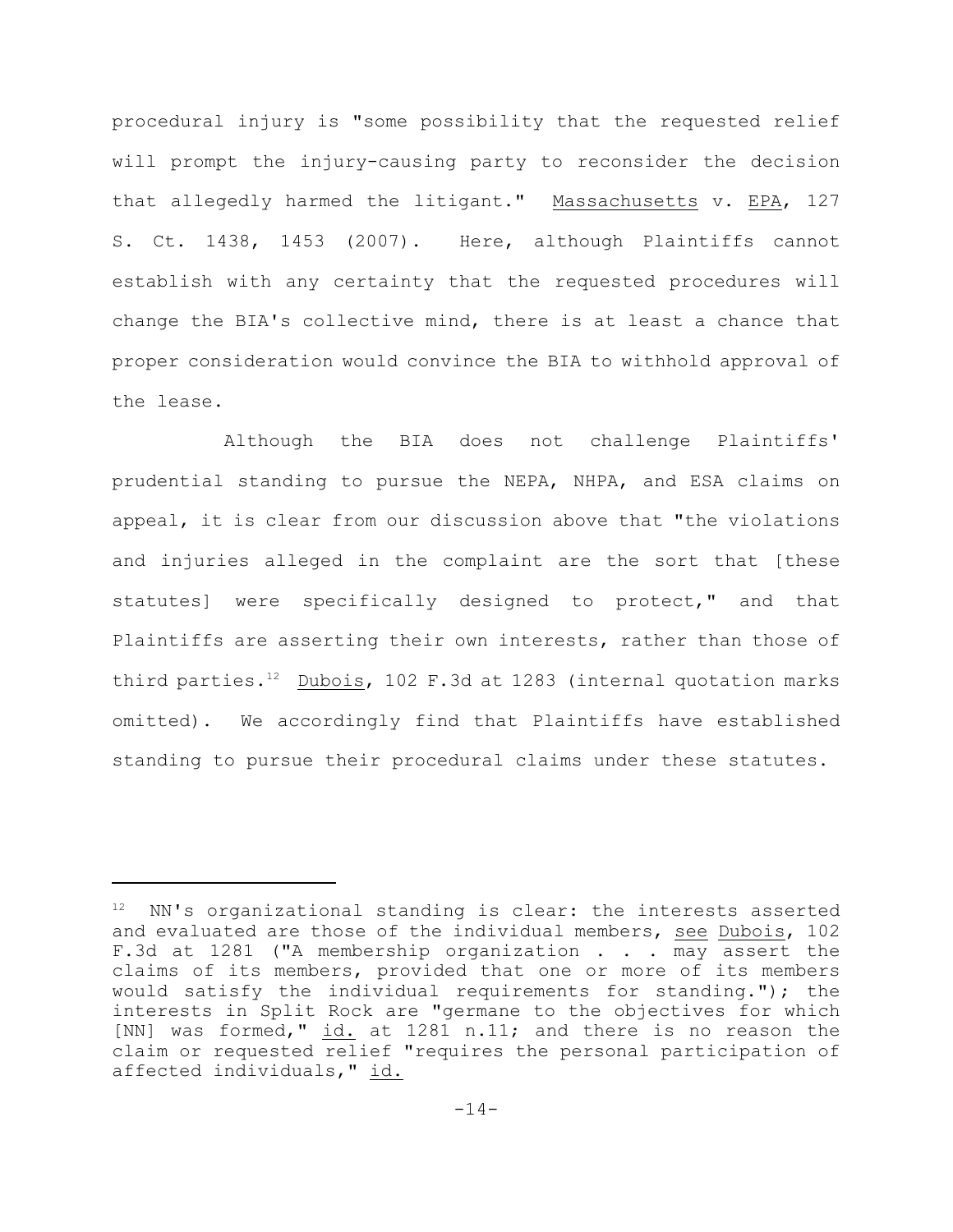# **B. Leasing Act Claim**

The prudential standing concern at issue here is whether Plaintiffs' Leasing Act claim "fall[s] within the zone of interests protected by the law invoked. $13$  Allen, 468 U.S. at 751. "The 'zone of interest' test is a guide for deciding whether, in view of Congress' evident intent to make agency action presumptively reviewable, a particular plaintiff should be heard to complain of a particular agency decision." Clarke v. Sec. Indus. Ass'n, 479 U.S. 388, 399 (1987).

We disagree with the district court's conclusion that Plaintiffs do not fall within the zone of interests protected by the Leasing Act. It is true, as the district court emphasized, that the Leasing Act requires federal approval when "'restricted Indian lands, whether tribally or individually owned, [are] leased by the Indian owners.'" Nulankeyutmonen Nkihtaqmikon, 462 F. Supp. 2d at 110 (quoting 25 U.S.C. § 415(a)). The district court also agreed that "Plaintiffs are almost certainly correct that the Leasing Act was intended to protect 'Indian tribes and their members.'" Id. (quoting San Xavier Dev. Auth. v. Charles, 237 F.3d 1149, 1153 (9th Cir. 2001)). But we do not read the former passage referring to "Indian owners" to suggest that the duty owed by the

 $13$  Neither party raises constitutional standing concerns on appeal, and we see no obstacle to constitutional standing for the same reasons discussed above with respect to standing under NEPA, NHPA, and ESA.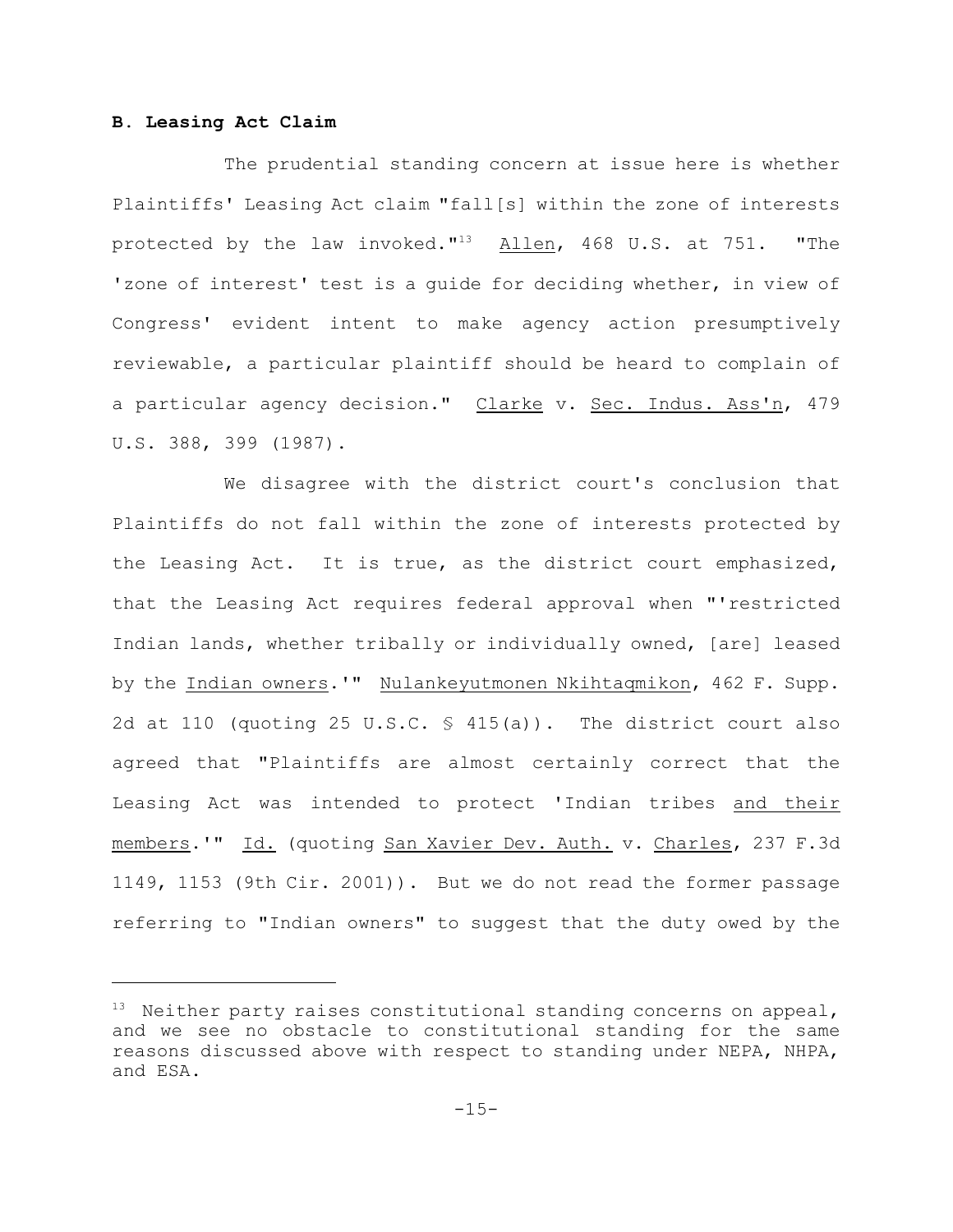BIA under the Leasing Act is limited to the land owners regulated by the Act. But see Bullcreek v. U.S. Dep't of Interior, 426 F. Supp. 2d 1221, 1230 (D. Utah 2006) (denying standing to tribal members with no property interest in the leased land because the act refers to "Indian Landowners"). Rather, it clearly appears to us to be a limitation on the leases subject to the Leasing Act.

The federal government's duty under the Leasing Act, through the BIA, is to ensure that the parties to a lease of Indian land have given adequate consideration to the impacts of the lease on, inter alia, neighboring lands and the environment. 25 U.S.C. § 415(a). The land owners presumably have a vested interest in a lease's approval, so it stands to reason that they would rarely challenge the BIA's failure to comply with federal law in approving the lease. Congress surely intended, therefore, for other tribal members whose interests would be adversely affected by the lease's impacts to complain of the agency's action. See Clarke, 479 U.S. at 399. This conclusion is bolstered by the BIA's own regulations, which allow "any person whose interests could be adversely affected by a decision in an appeal" to request review of an agency action. 25 C.F.R. § 2.2; see also id. § 162.113 (allowing appeal of BIA lease approvals pursuant to 25 C.F.R. pt. 2).

Furthermore, "[t]he ['zone of interests'] test is not meant to be especially demanding." Clarke, 479 U.S. at 399-400 ("[I]n particular, there need be no indication of congressional

-16-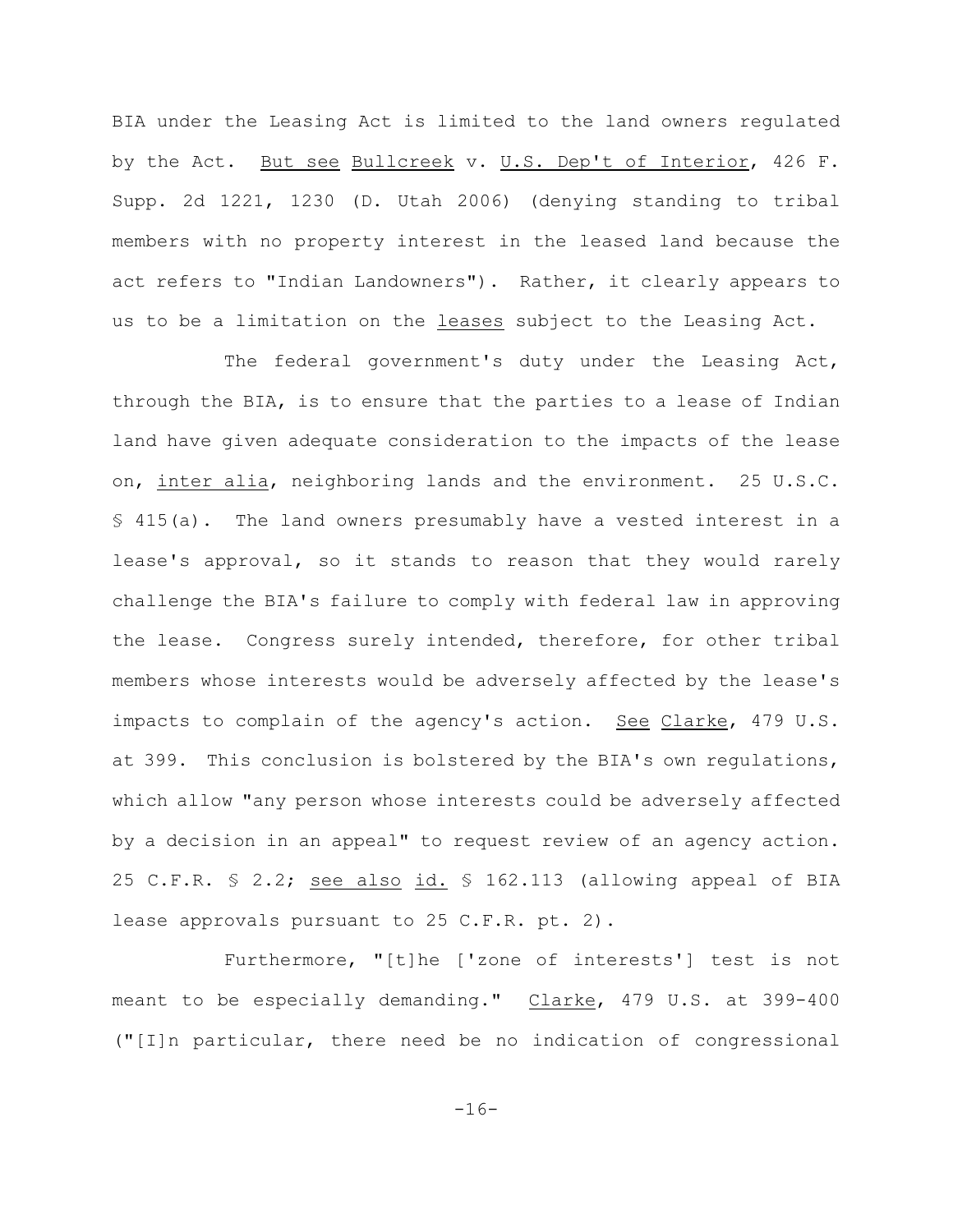purpose to benefit the would-be plaintiff."); see also Dennis v. Higgins, 498 U.S. 439, 461 (1991) ("The plaintiff need only demonstrate a plausible relationship between his interest and the policies to be advanced by the relevant provision." (internal quotation marks omitted)). When a plaintiff is not the subject of the regulatory action, as here, prudential standing requirements may be satisfied so long as "the plaintiff's interests are [not] so marginally related to or inconsistent with the purposes implicit in the statute that it cannot reasonably be assumed that Congress intended to permit the suit." Id. Here, Plaintiffs have demonstrated, as discussed above, their concrete and particularized interest in the lands and environment surrounding Split Rock.<sup>14</sup> These interests are explicitly addressed in the Leasing Act as ones that the BIA must consider before granting approval of the lease. They are therefore not peripheral interests. Plaintiffs' interests are also consistent with the statute, which was "intended to protect . . . Native American interests," Rosebud Sioux Tribe v. McDivitt, 286 F.3d 1031, 1036-37 (8th Cir. 2002) (referring to 18

 $14$  The BIA suggests that we not consider Plaintiffs' argument that the zone of interests protected by the Leasing Act encompasses Plaintiffs' environmental concerns, because they make this argument for the first time on appeal. Plaintiffs, however, point to specific language in their complaint and in the transcript that shows they raised the issue before the district court. Additionally, though not dispositive, the BIA is hardly in an equitable position to make such a claim considering its shift in position on crucial issues from the stance it took before the district court as comparted to that before us.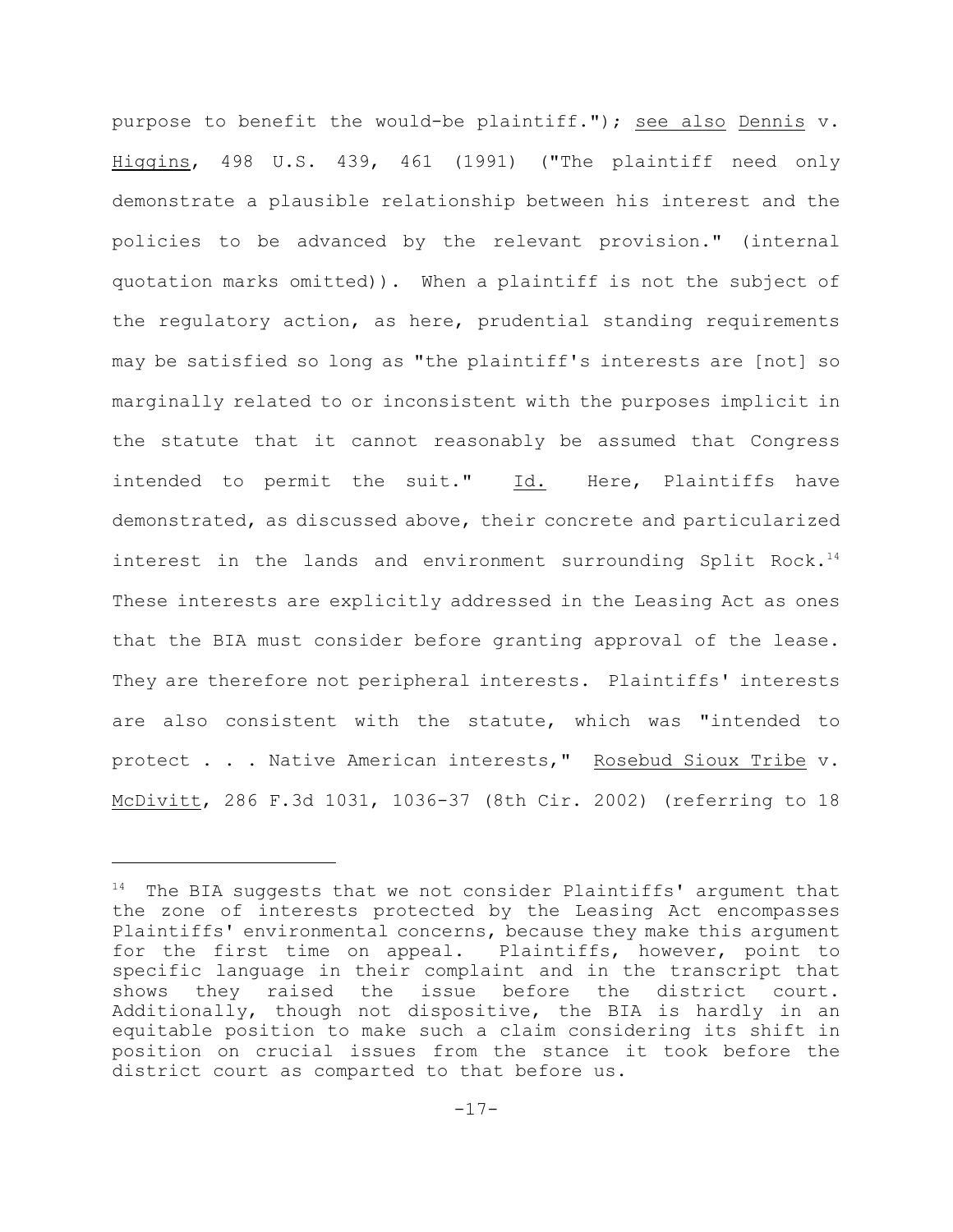U.S.C.  $\frac{1}{5}$  416, an analog to  $\frac{1}{5}$  415), and to ensure that the parties to the lease have adequately considered its impacts. Thus, we find that Plaintiffs meet the prudential standing requirement that their interests arguably fall within the zone of interests protected by the Leasing Act.<sup>15</sup> See Ass'n of Data Processing Serv. Orgs., Inc. v. Camp, 397 U.S. 150, 153 (1970) ("The question of standing . . . concerns, apart from the 'case' or 'controversy' test, the question whether the interest sought to be protected by the complainant is arguably within the zone of interests to be protected or regulated by the statute or constitutional guarantee in question.").

## **V. Trust Obligation Claim**

The district court also dismissed Plaintiffs' claim of breach of fiduciary duty to the extent that it was a separate cause of action from the Leasing Act claim.<sup>16</sup> Nulankeyutmonen Nkihtaqmikon, 462 F. Supp. 2d at 111 ("[A] generalized claim of violation of a fiduciary duty, which is not tethered to any statute

 $15$  Contrary to the BIA's assertions, we cannot -- and will not -affirm the dismissal at this stage of the proceedings on the ground that the BIA complied with the Leasing Act. Further, it is irrelevant to our analysis whether "[t]he true gravamen of [Plaintiffs'] complaint apparently lies with the Tribal Resolution authorizing the lease." Plaintiffs' have chosen their battleground and their opponent, and our review for standing is limited to the allegations of injury asserted in this suit.

 $16$  The district court was unclear as to whether Plaintiffs intended to assert a Trust Obligation claim apart from the Leasing Act claim. Nulankeyutmonen Nkihtaqmikon, 462 F. Supp. 2d at 110. Plaintiffs' explanation is no more enlightening on appeal, but we assume for purposes of our review that this was their intention.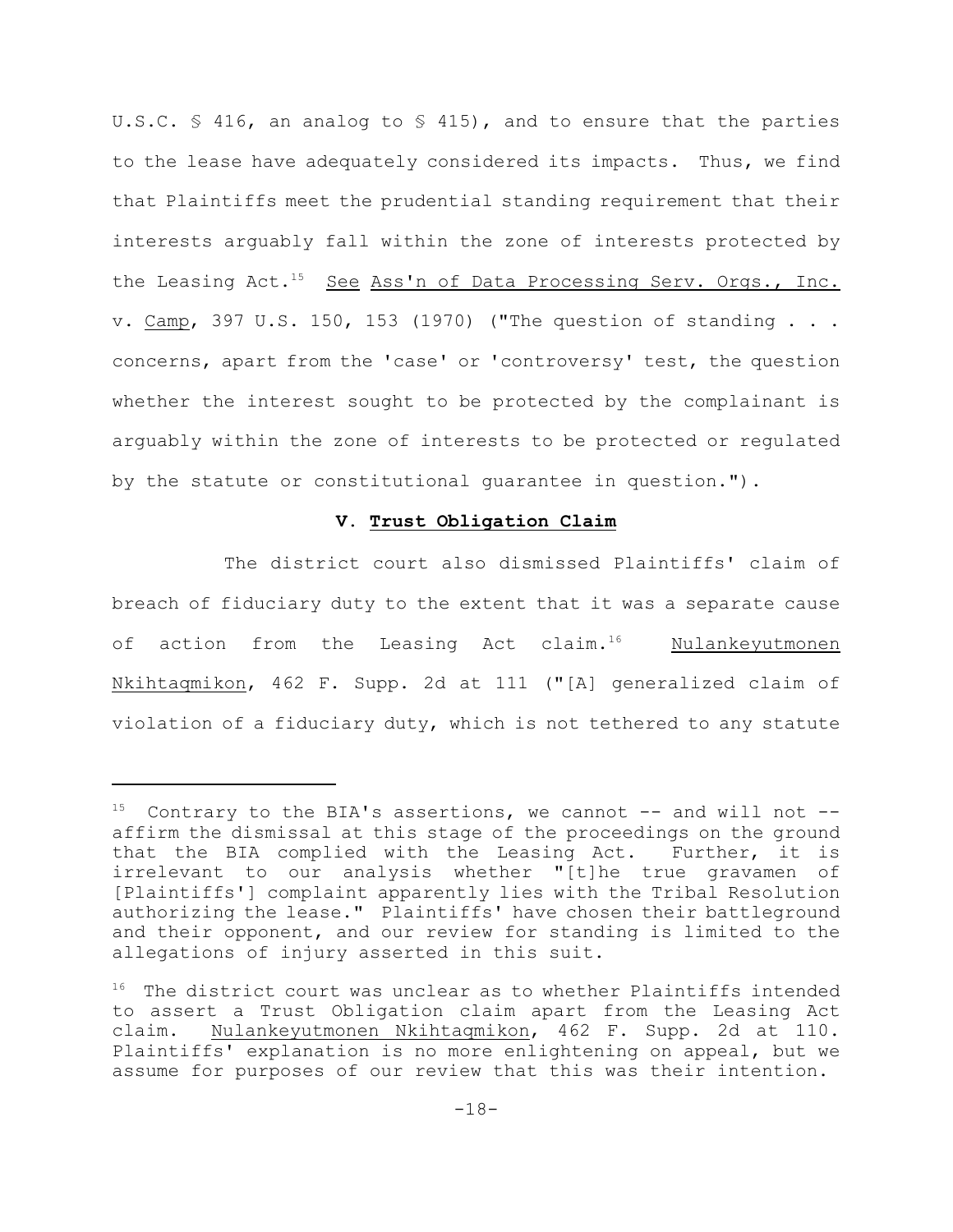or regulation, cannot stand."). On appeal, Plaintiffs argue that "the district court erred because the Indian Leasing Act is a codification of the trust duty," citing Brown v. United States for the proposition that "'[t]he scope and extent of the fiduciary relationship . . . is established by the regulation[s]' that control this type of leasing . . . [and] 'define the contours of the United States' fiduciary responsibilities.'" 86 F.3d 1554, 1563 (Fed. Cir. 1996) (emphasis omitted) (quoting Pawnee v. United States, 830 F.2d 187, 192 (Fed. Cir. 1987), and United States v. Mitchell (Mitchell II), 463 U.S. 206, 224 (1983)).

Although the district court and the parties addressed this issue in their discussions on standing, we construe the court's dismissal as one for failure to state a claim, and accordingly review de novo. See Palmer v. Champion Mortgage, 465 F.3d 24, 27 (1st Cir. 2006).

We agree with the district court that Plaintiffs' Trust Obligation claim cannot stand alone. Despite Plaintiffs' vague assertions to the contrary, we can find no law in support of an enforceable fiduciary duty owed by the federal government to Plaintiffs qua individuals who are not landowners. As Plaintiffs acknowledge, the "general trust relationship between the United States and the Indian people" is insufficient to establish specific fiduciary duties. United States v. Navajo Nation, 537 U.S. 488, 506 (2003). Substantive statutes and regulations must expressly

-19-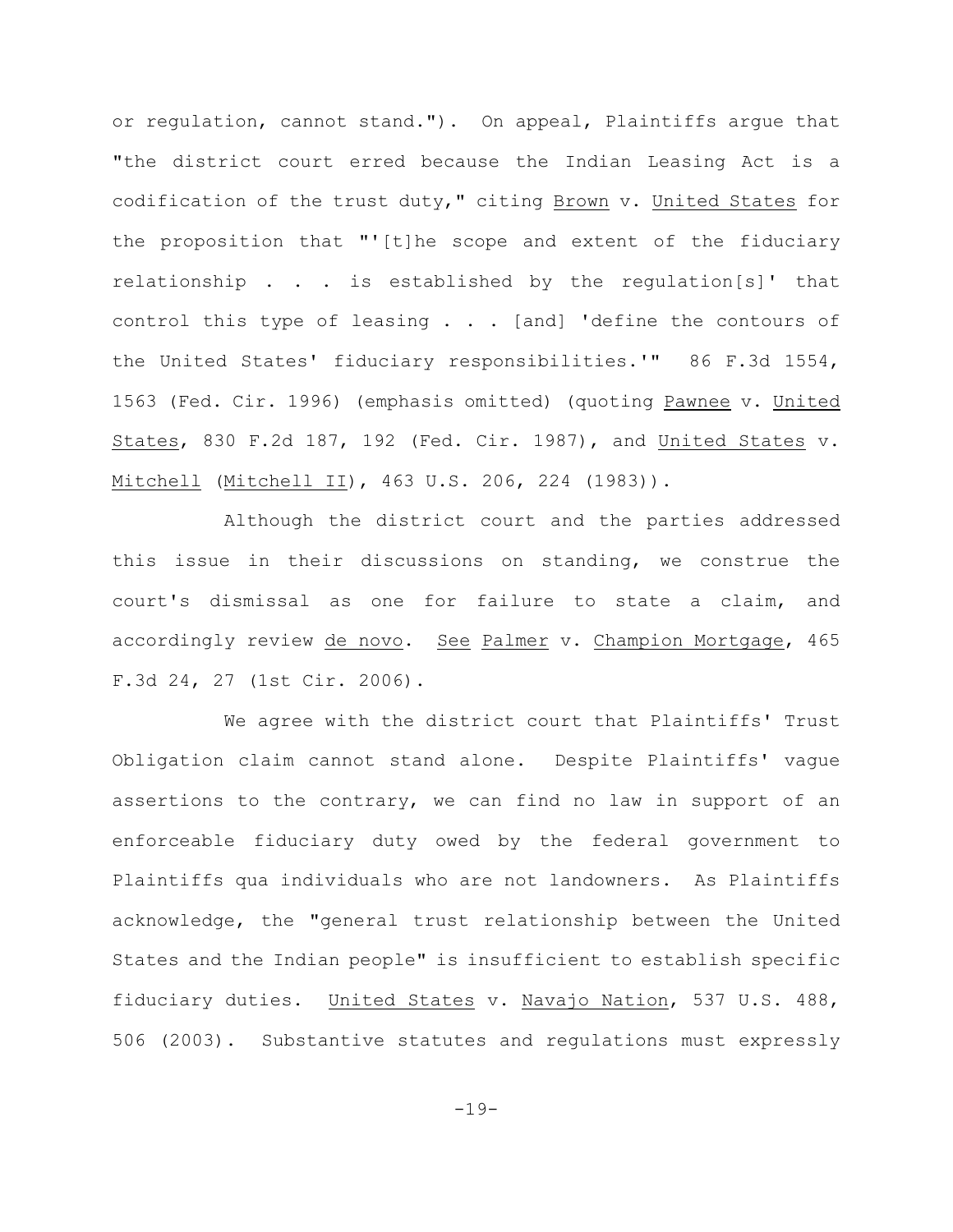create a fiduciary relationship that gives rise to defined obligations. See id.; United States v. White Mountain Apache Tribe, 537 U.S. 465, 474 (2003). Brown found a fiduciary relationship between the government and Indian land owners who could lease their lands only subject to the Secretary's approval under the Long-Term Leasing Act precisely because the Secretary was acting in part to protect the land owners' financial interests, a traditional fiduciary capacity. Id. at 1562-63. In other cases finding enforceable fiduciary duties, too, the government had extensive management control over Indian-owned resources, and the duties arising from the government's fiduciary responsibilities were owed to the owners of the resources being managed. Compare Mitchell II, 463 U.S. at 224 (finding fiduciary relationship between government and Indian allottees where Secretary had "full responsibility to manage Indian resources and land for the benefit of the Indians"); Pawnee, 830 F.2d at 190 ("[T]he United States has a general fiduciary obligation toward the Indians [who own the oil and gas leases in question] with respect to the management of those oil and gas leases."), with United States v. Mitchell (Mitchell I), 445 U.S. 535, 542 (1980) (finding no fiduciary duty to Indian allottees where "[t]he Act [in question] does not unambiguously provide that the United States has undertaken full fiduciary responsibilities as to the management of allotted lands").

 $-20-$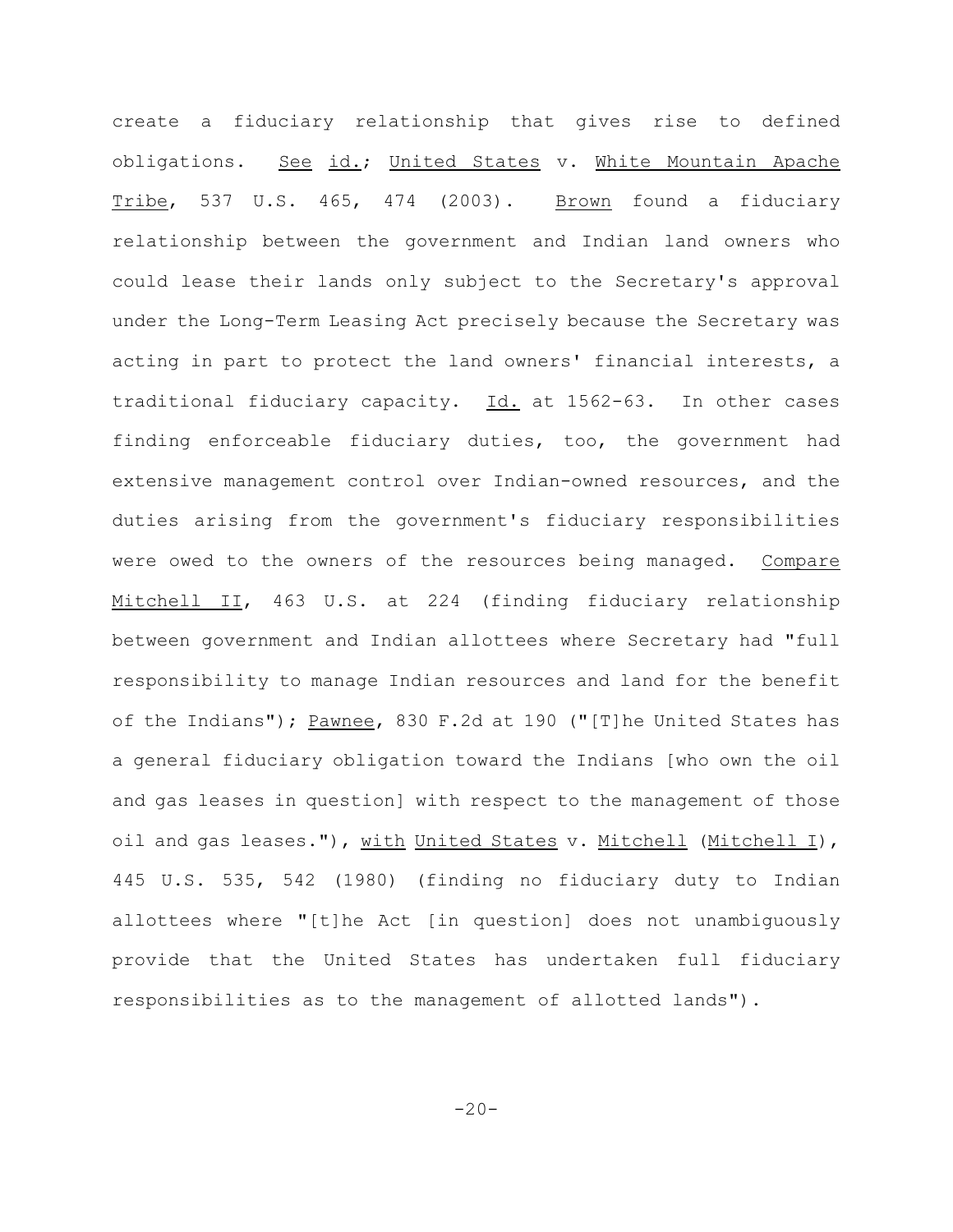Here, Plaintiffs are not land owners and the BIA does not manage their interests in a fiduciary capacity. While Plaintiffs have standing to complain of the BIA's failure to comply with federal law because they fall within the zone of interests protected by the Leasing Act, they cannot claim a specific trust relationship created by the Secretary's general obligation to consider their interests before approving a lease. See Brown, 86 F.3d at 1562 ("[T]he statutory criteria that constrain the Secretary's exercise of his or her approval power are . . . in the nature of zoning, safety, or environmental concerns, which are the traditional general welfare concerns of government when acting in a non-fiduciary capacity." (internal quotation marks omitted)).

Although Plaintiffs have no fiduciary duty claim, their Leasing Act claim generally encompasses the same allegations, and the dismissal of the "separate" Trust Obligation claim in no way impairs their claimed right to the relief requested. The district court should therefore treat their references to the "Trust Obligation" as commensurate with the Leasing Act, which, as Plaintiffs explain, derives from the general trust obligation assumed by the federal government toward the Indian people. See Morton v. Mancari, 417 U.S. 535, 552 (1974) ("Literally every piece of legislation dealing with Indian tribes and reservations, and certainly all legislation dealing with the BIA, [are] derived from historical relationships and explicitly designed to help only

-21-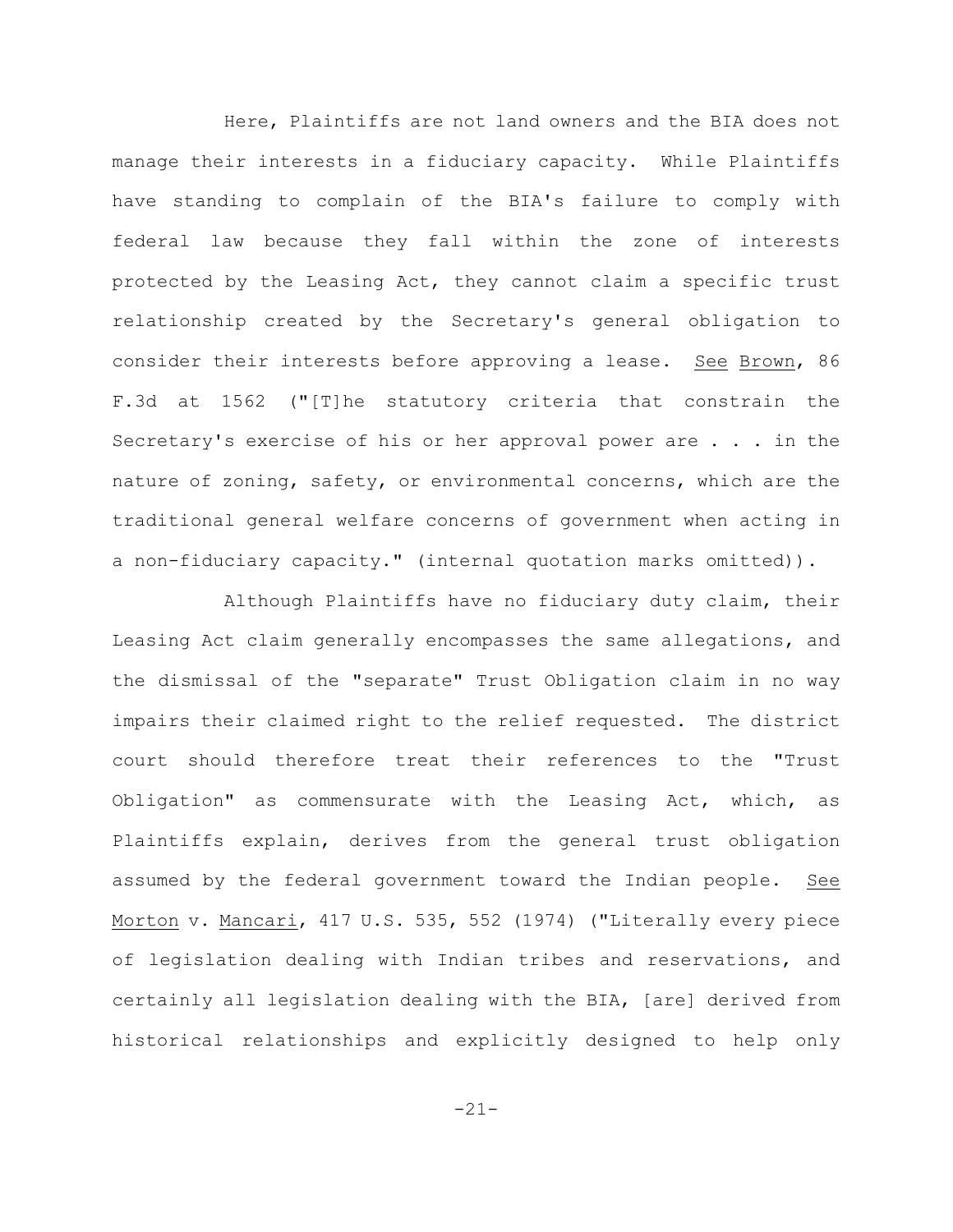Indians."); see also Seminole Nation v. United States, 316 U.S. 286, 296-97 (1942) ("Under a humane and self imposed policy which has found expression in many acts of Congress and numerous decisions of this Court, [the government] has charged itself with moral obligations of the highest responsibility and trust." (footnote omitted)). To the extent that the Trust Obligation claim is one and the same as the Leasing Act claim, Plaintiffs have established standing for the same reasons.

## **VI. Ripeness**

Whereas standing asks "who" may bring a claim, ripeness concerns "when" a claim may be brought. R.I. Ass'n of Realtors, Inc. v. Whitehouse, 199 F.3d 26, 33 (1st Cir. 1999). With respect to administrative decisions, the ripeness doctrine seeks "to prevent the courts, through avoidance of premature adjudication, from entangling themselves in abstract disagreements over administrative policies, and also to protect the agencies from judicial interference until an administrative decision has been formalized and its effects felt in a concrete way by the challenging parties." Abbott Labs. v. Gardner, 387 U.S. 136, 148- 49 (1967). To determine whether a particular claim is ripe, we generally evaluate "the fitness of the issues for judicial decision and the hardship to the parties of withholding court consideration." Doe v. Bush, 323 F.3d 133, 138 (1st Cir. 2003) (quoting Abbott Labs., 387 U.S. at 149).

-22-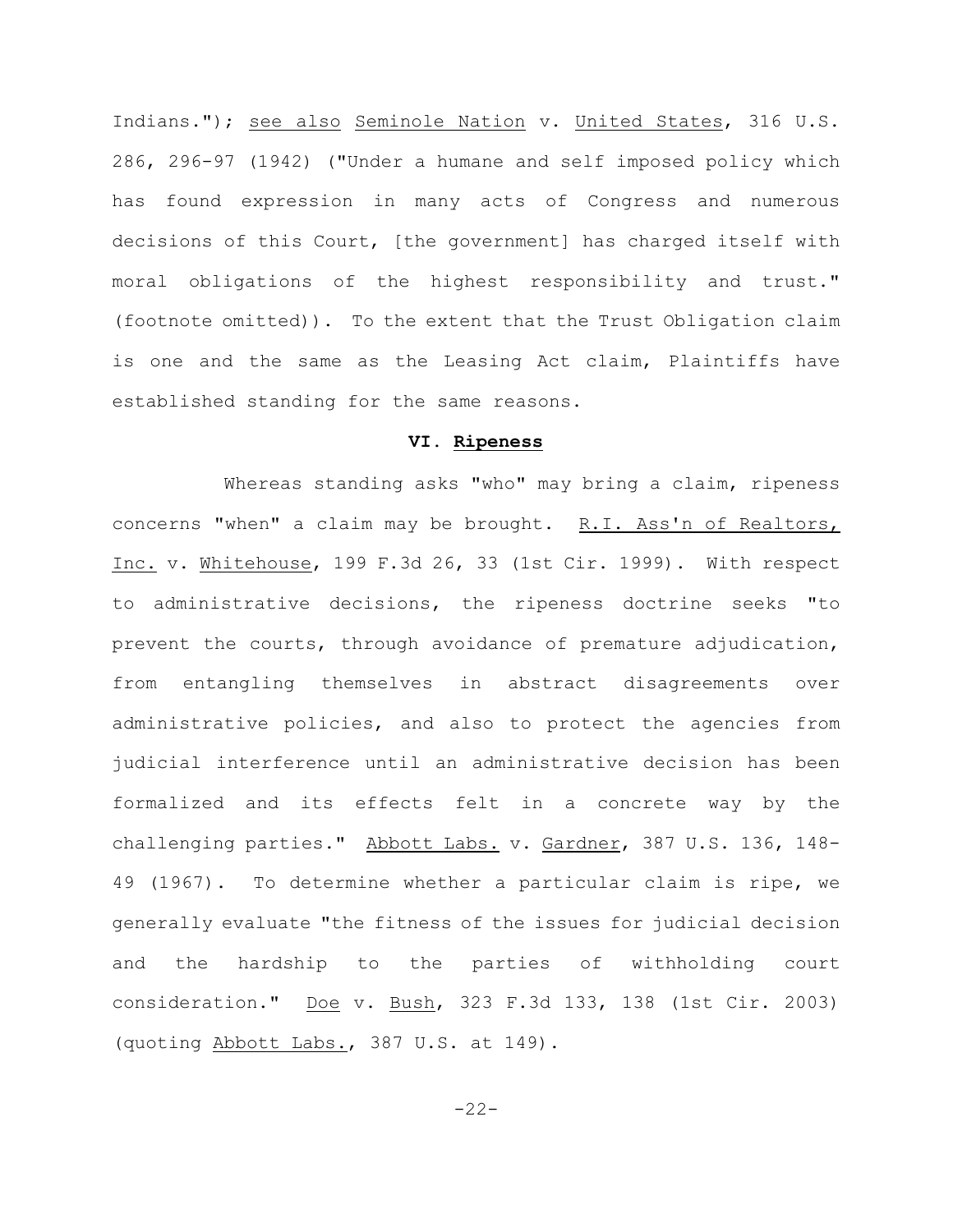Plaintiffs' remaining claims -- aside from the Trust Obligation claim -- allege that the BIA failed to comply with various federal laws before approving the Quoddy Bay lease. These claims of procedural injury are clearly ripe under Ohio Forestry Ass'n, Inc. v. Sierra Club: "[A] person with standing who is injured by a failure to comply with [statutory] procedure may complain of that failure at the time the failure takes place, for the claim can never get riper." 523 U.S. 726, 737 (1998). The BIA now concedes that its approval was final, and therefore now is the appropriate time to complain that the agency failed to do its duty. $17$ 

The BIA argues, however, that Plaintiffs' claims are not ripe because "the existence of the dispute itself hangs on future contingencies that may or may not occur." Texas v. United States, 523 U.S. 296, 300 (1998). As we stated above with respect to standing, however, this argument misses the mark. Contrary to the BIA's characterization, Plaintiffs' alleged injury is the BIA's failure to follow federal law before approving the lease. The dispute before us is not over the hypothetical construction and operation of an LNG terminal, but the allegedly improper approval

 $17$  The district court ruled that Plaintiffs' claims were not ripe "because the lease approval process is not yet complete." Nulankeyutmonen Nkihtaqmikon, 462 F. Supp. 2d at 97. It further stated, however, "Had the BIA given a final, irrevocable stamp of approval on the ground lease  $\ldots$ , NN would have a ripe claim . . . . " Id. at 98.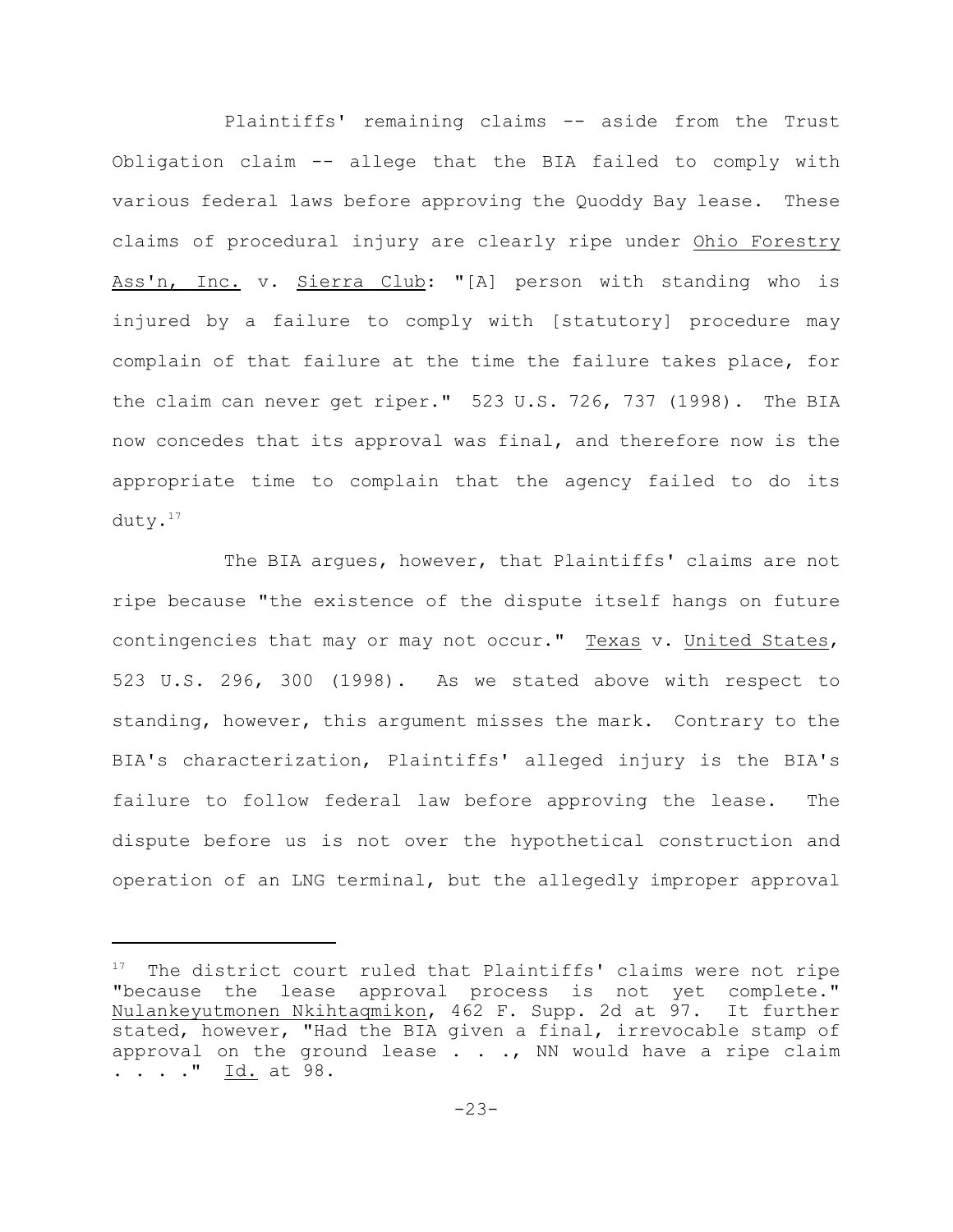of the lease that is the prerequisite to the terminal. While the construction of the terminal is hypothetical and uncertain at this juncture, the approval of the lease is complete. The BIA has made its decision.

The BIA also argues that the alleged procedural failures have not yet occurred, even though its approval is final, because FERC will consider the impacts of the lease during the permitting process. Moreover, the BIA will serve as a cooperating agency and contribute to review of the LNG project. These points are welltaken, but they do not go to ripeness. Whether the BIA can fulfill its statutory obligations by participating in the FERC process is a question on the merits of Plaintiffs' claims.

# **VII. Exhaustion**

In the alternative, the BIA argues that the district court lacks subject matter jurisdiction because Plaintiffs failed to exhaust their administrative remedies. BIA regulations require an appeal to the Interior Board of Indian Appeals before lease approval is "final," and therefore subject to judicial review under the APA. 25 C.F.R. §§ 2.4(e), 2.6.

Plaintiffs correctly argue in response that exhaustion is not a jurisdictional bar in this case. Exhaustion of administrative remedies is a jurisdictional requirement only when Congress clearly ranks it as such. Cf. Arbaugh v. Y&H Corp., 126 S. Ct. 1235, 1237 (2006) ("[W]hen Congress does not rank a

 $-24-$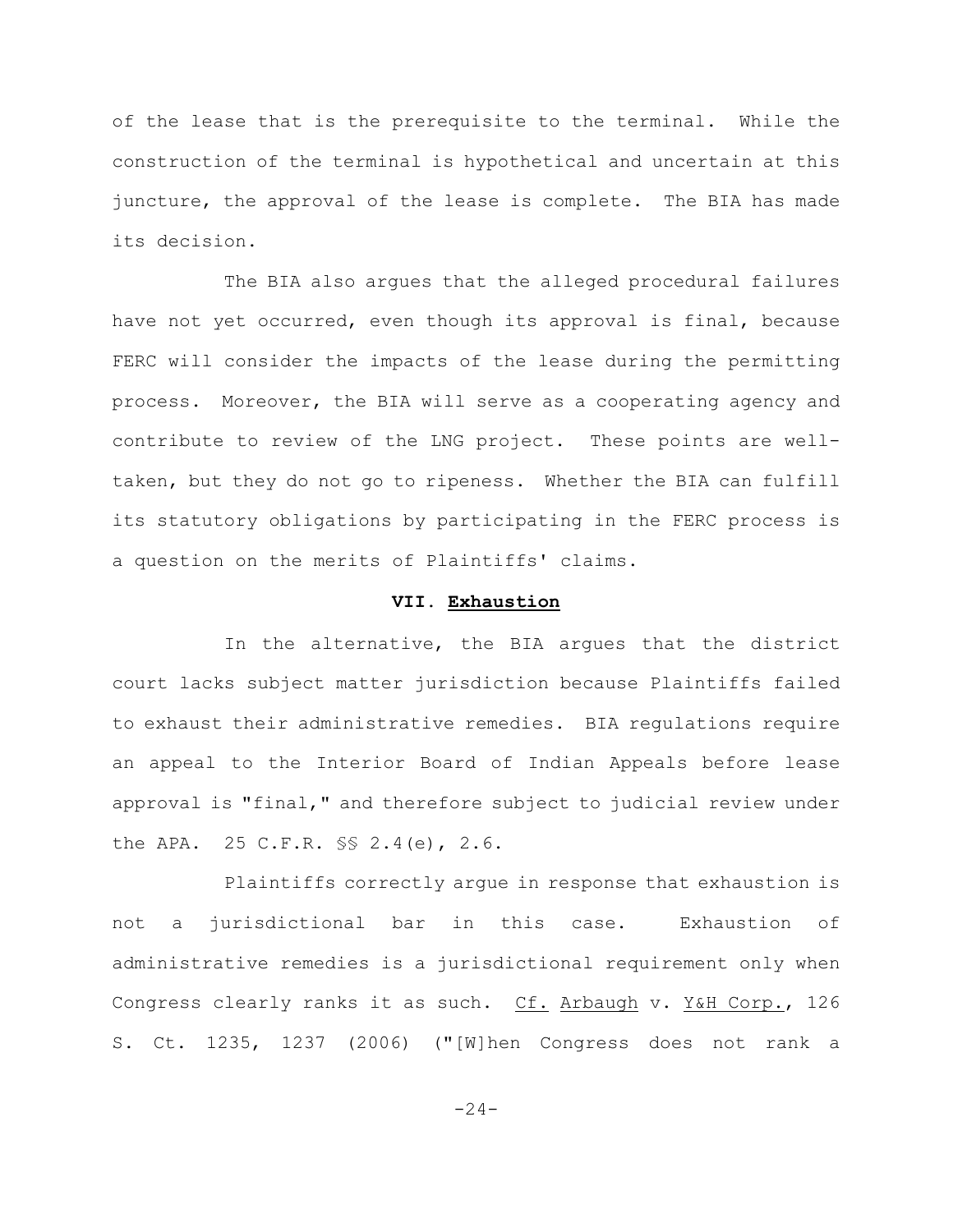statutory limitation on coverage as jurisdictional, courts should treat the restriction as nonjurisdictional in character."). We have previously held that the APA's finality requirement is not jurisdictional in nature. R.I. Dep't of Envtl. Mgmt. v. United States, 304 F.3d 31, 40 (1st Cir. 2002) ("[T]he issue of whether the APA provides for judicial review of the nonfinal ruling is not one that, precisely speaking, implicates the subject-matter jurisdiction of the court."). Furthermore, the BIA has pointed to no "sweeping and direct" language in the Leasing Act itself -- nor do we find any -- that suggests that Congress intended exhaustion to be a prerequisite to federal court jurisdiction to review BIA lease approvals. Casanova v. Dubois, 289 F.3d 142, 146 (1st Cir. 2002) ("[T]he PLRA's exhaustion requirement . . . does not contain the type of sweeping and direct language that would indicate a jurisdictional bar rather than a mere codification of administrative exhaustion requirements." (internal quotation marks omitted) (quoting Ali v. Dist. of Columbia, 278 F.3d 1, 5-6 (D.C. Cir. 2002))).

Although exhaustion is not a jurisdictional issue, it is mandatory, see id. at 147; R.I. Dep't of Envtl. Mgmt., 304 F.3d at 40 ("Even though the asserted lack of finality does not directly challenge the subject-matter jurisdiction of the district court, the question of whether the state otherwise has a valid cause of action is an important one that we address as a threshold issue."),

 $-25-$